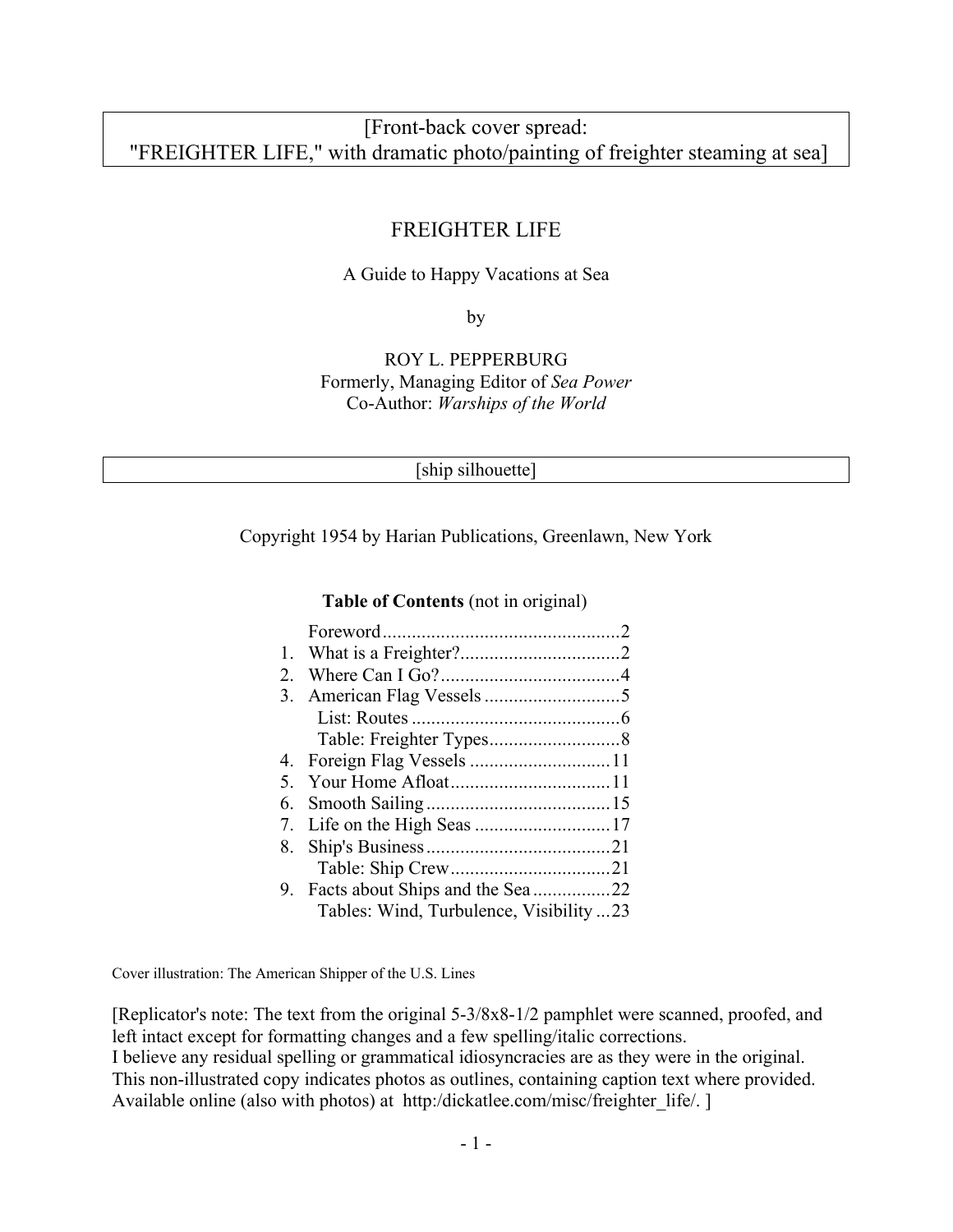### **FOREWORD**

*Freighter Life* has been conceived in an effort to give you a picture of what it is like to travel on a freighter. For many years the publishers of this booklet have brought you *Travel Routes Around the World*. *Travel Routes* tells you about specific freighter cruises from U.S. and foreign ports, gives you the names of the steamship lines and the length of each voyage together with the cost and other pertinent information. A few pages in *Travel Routes* also give you a brief description of passenger accommodations on freighters, how to dress, and the like.

However, the publishers have always felt that such a condensed description was grossly inadequate. It failed to give a. complete picture of what these vessels offer the traveler. To meet this long felt need, *Freighter Life* has been published. In words and pictures it is our hope that we have told you not only what you would like to know before crossing a freighter's gangplank, but a little about the vessels of burden themselves -- about the different kinds of freighters, their size, and how they operate. To round out the picture we have included a small compendium of miscellaneous information of interest to ocean travelers everywhere.

### **I What Is a Freighter?**

A freighter may be just a freighter to a landlubber -- one of the large fat ladies of the sea that carry the burdens of commerce from one seaport to another. But "freighters is freighters" only to a landsman. To the seaman they are cargo ships, tramps, tankers, dry cargo ships, tankers, bulk carriers, self-unloaders, seatrains, ore boats, reefers, colliers, passenger-cargo ships, and many others, all with distinguishing characteristics and minds of their own. They may be as small as 2,000 tons or less and as large as the 35,000-ton tankers now being built. Speeds range from a sluggish eight or nine knots to a walloping twenty knots and better -- faster than all but a bare handful of express liners of yesteryear. True, they all carry freight of a sort, but there the resemblance ends.

When we say resemblance ends we don't mean that all these ship types look as different as rabbits and turtles, although some are as different in appearance as night and day. Others may not only look exactly alike -- they may be the same ship on different occasions. Still others may look alike because the differences are hidden, self-contained within the sleek steel hulls. General or "dry cargo ships," "tramps," and "reefers" outwardly look alike. Cargo ships and tramps differ only in the manner of their operation; the former run on a timetable schedule between specific ports; the latter trudge from port to port "as inducements offer." Usually, however, cargo ships on scheduled runs are more modern vessels designed for their particular trade, while tramps, as the name implies, are the older buckets that have seen their best years. The point is that differences of purpose greatly affect a vessel's operation and alter her character as much as the number of masts or funnels.

Both general cargo ships and tramps carry an endless variety of the world's goods. Other ships may carry a single commodity for which they were specially designed. In some the cargo is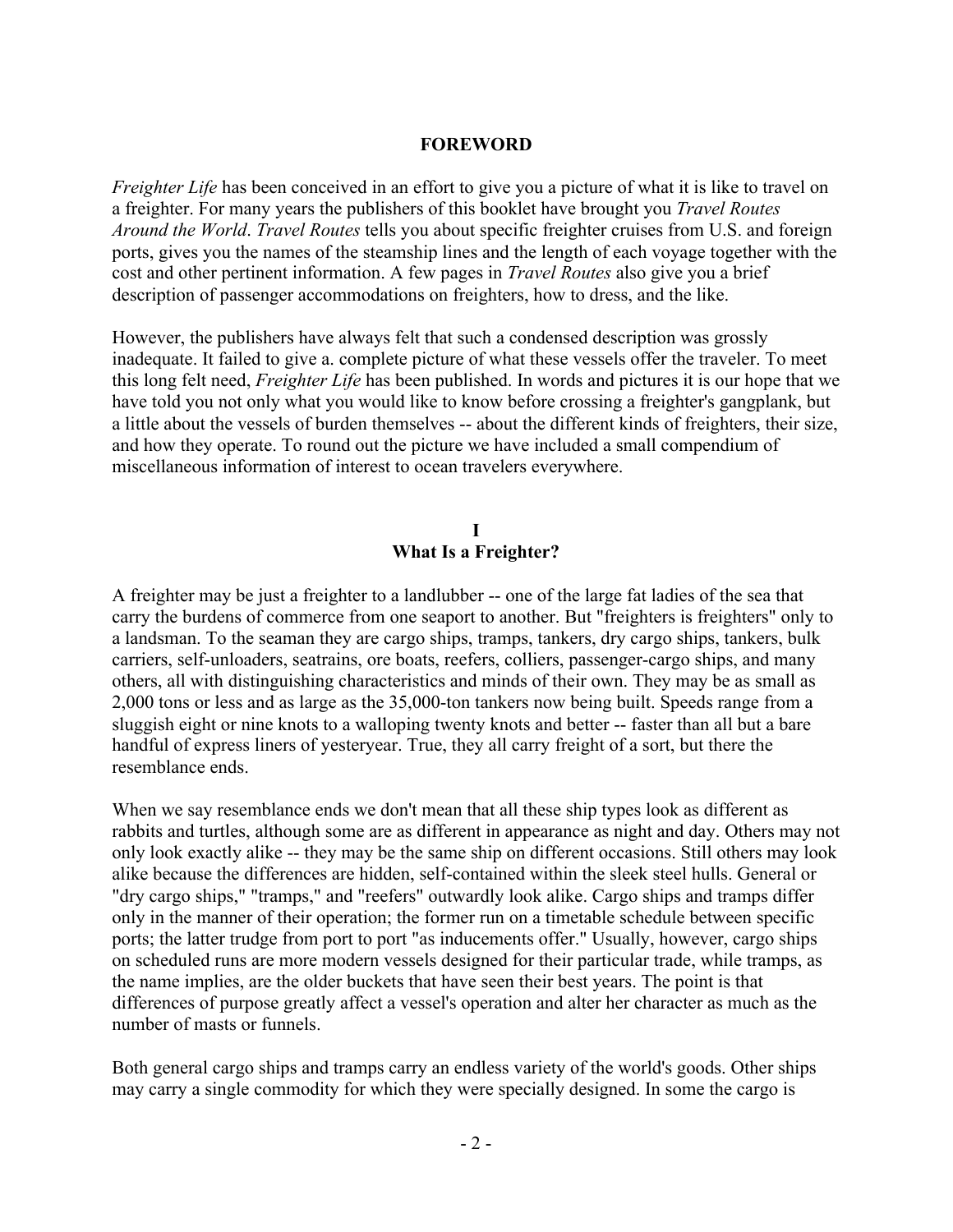neatly stacked -- "stowed" is the word -- in the vessel's holds in sacks and crates. In others, coal, grain, ore, gypsum and other products may be ''bulk loaded'' -- simply spewed from shoots and conveyors or dropped by hoppers into the vessel's cargo spaces. Such a vessel is called a ''bulk carrier.'' Under this heading come the ore carriers, grain carriers, and coal carriers or colliers. Some bulk carriers have a long trestle-like affair that extends almost the length of the ship when she is under way. That trestle contains a chain of scoops or buckets on a conveyor belt and is used for unloading the ship without the aid of shore equipment. Such a ship is called a "selfunloader."

When the bulk cargo is liquid cargo -- crude oil, gasoline, kerosene, and the like -- and is pumped aboard through heavy hoses into tanks that fill the greater part of the vessel she is called a "tanker" or an "oiler." Other liquid cargoes are sometimes carried in bulk. In some parts of the world ''water carriers'' are important. Occasionally the island of Bermuda has imported water via tankers.

## The S.S. *City of Alma* typifies the Waterman Lines' fleet of 55 modern freighters.

Anyone can tell a tanker at a glance. Usually the bridges and deck house containing the pilot house, navigating, radio equipment and officers' quarters are located amidships, and her funnel, engines, and crew's quarters are at the stern. The bridge amidships and crew's quarters aft - called ''superstructures'' or ''islands'' because they are raised above the main body of the ship - are connected on a tanker by the long, low, flat, unbroken profile of the hull. When loaded a tanker appears half submerged. Any kind of a sea at all washes over the main deck continually, and in a heavy sea the deck is impassable. Comparatively dry footing from the crew's quarters and engine rooms to the bridge is provided by a ''catwalk,'' a narrow footbridge with hand rails that runs the length of the ship and is the distinguishing mark of a tanker. Seen close up, the deck of a tanker is a clutter of manholes, valves, and hose connections.

Frequently tankers, and other cargo ships as well, also have a third ''island'' or raised part of the ship at the bows. This island is the "'forecastle," or "fo'c's'le," and because the crew's quarters were formerly always located here, their quarters came to be called the fo'c's'le. The name still holds although the quarters are likely to be aft or amidships on modern vessels, creating an anomalous situation in which a name which means the forward part of a ship is applied to the raised part at the stern which is correctly called the "poop."

Other large bulk carriers -- notably the Great Lakes ore carriers -- seem at first to resemble tankers closely. Actually it is easy to tell them apart. On the ore boats the bridge or pilot house is located practically at the bow over the fo'c's'le and the characteristic catwalk is missing. They are "two-island" boats.

The "reefers" are more properly "refrigerator ships," although the term, reefer, is by no means limited to the sea. Refrigerated motor trucks and railway freight cars are also called reefers, and are cooled for the same reason: to preserve perishable fruit, vegetables, and dressed or frozen meat. Among the most famed of refrigerated ships are the United Fruit Line's Great White Fleet of banana boats. Other reefers carrying frozen beef have all but driven the highly aromatic cattle boats of an earlier era from the seas.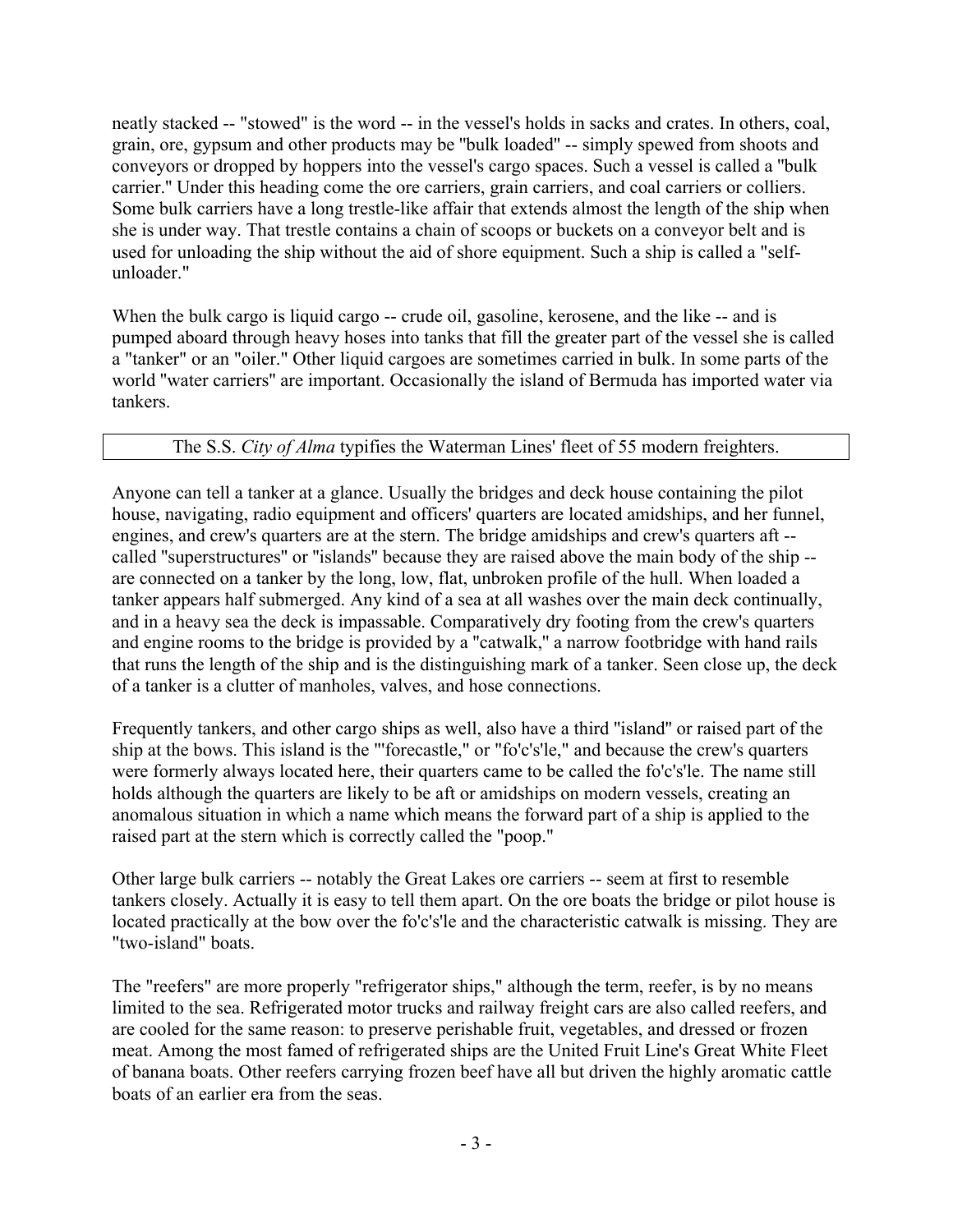Refrigerator ships are more than merely cooled. Their cargo spaces are air- conditioned -- cooled or heated as required, dehumidified, and otherwise controlled to keep perishable commodities in prime condition. Many modern general cargo ships, of course, have some refrigerated space both for fresh stores for the passengers and crew and a limited quantity of perishable cargo.

Among the most specialized of all ships plying the sea lanes are the seatrains. They date from about 1928 and so are a comparatively new type. Only about five have been built so far, so your chances of seeing one are not great. These 8,000-ton vessels, which include the *Seatrain New York*, *Seatrain Texas*, *Seatrain New Orleans*, *Seatrain Havana*, and *Seatrain New Jersey*, were designed especially to carry about 100 loaded freight cars between New York and Cuba. Each of three decks within these ships has four standard sets of rails extending almost the length of the 452-foot vessel, and a deck cargo of more freight cars rides the rails on the "sun deck." Distinguishing features are a "well deck" amidships through which cars are loaded by special elevators at the terminals, the location of the bridge forward, the funnel aft, and the absence of other deckhouses. Regular cargo ships, which sometimes carry locomotives and railway cars as deck cargo, should not be mistaken for seatrains.

But we've been looking at freighters from the outside. You're interested in stepping aboard, traveling, watching them throb, and going places. So you may as well forget about tankers, colliers, ore carriers, seatrains, and such -- they don't carry passengers. Freighters that will take any place in the world include many varieties of general cargo reefers, tramps, and that hybrid of the lines -- the cargo-passenger ship.

Vessels in these services range from a couple of thousand to about 20,000 tons, with the average somewhere near 10,000. We will use gross tons here, since this is the most popular figure for merchant ships, and explain the different kinds of ship tonnages elsewhere. In any case the size of the ship actually matters little as far as the comfort, service, and convenience of the passenger are concerned. What you are interested in is "smooth sailing," comfortable quarters, plenty of good food to eat, the amenities of life, companionship, recreation, and an interesting voyage. These things, you will soon discover, do not depend on the size of the ship.

### The Koninklijke Rotterdamsche Lloyd's S.S. *Utrecht* has outstanding accommodations.

#### **II Where Can I Go?**

Practically anyplace on the globe.

The cargo services of all nations also carry passengers. Freighters roamed the sea lanes long before the day of the deluxe liner. Often the cargo ship is the only transportation available. Freighters have always had a few spare cabins or staterooms which were used for supercargoes and emergency passengers of various kinds. The lines did not advertise these rooms as passenger space. Often no specific passenger rates were available. Travel agents knew nothing about these services. Would-be passengers had to book passage directly with the lines. Sometimes unofficial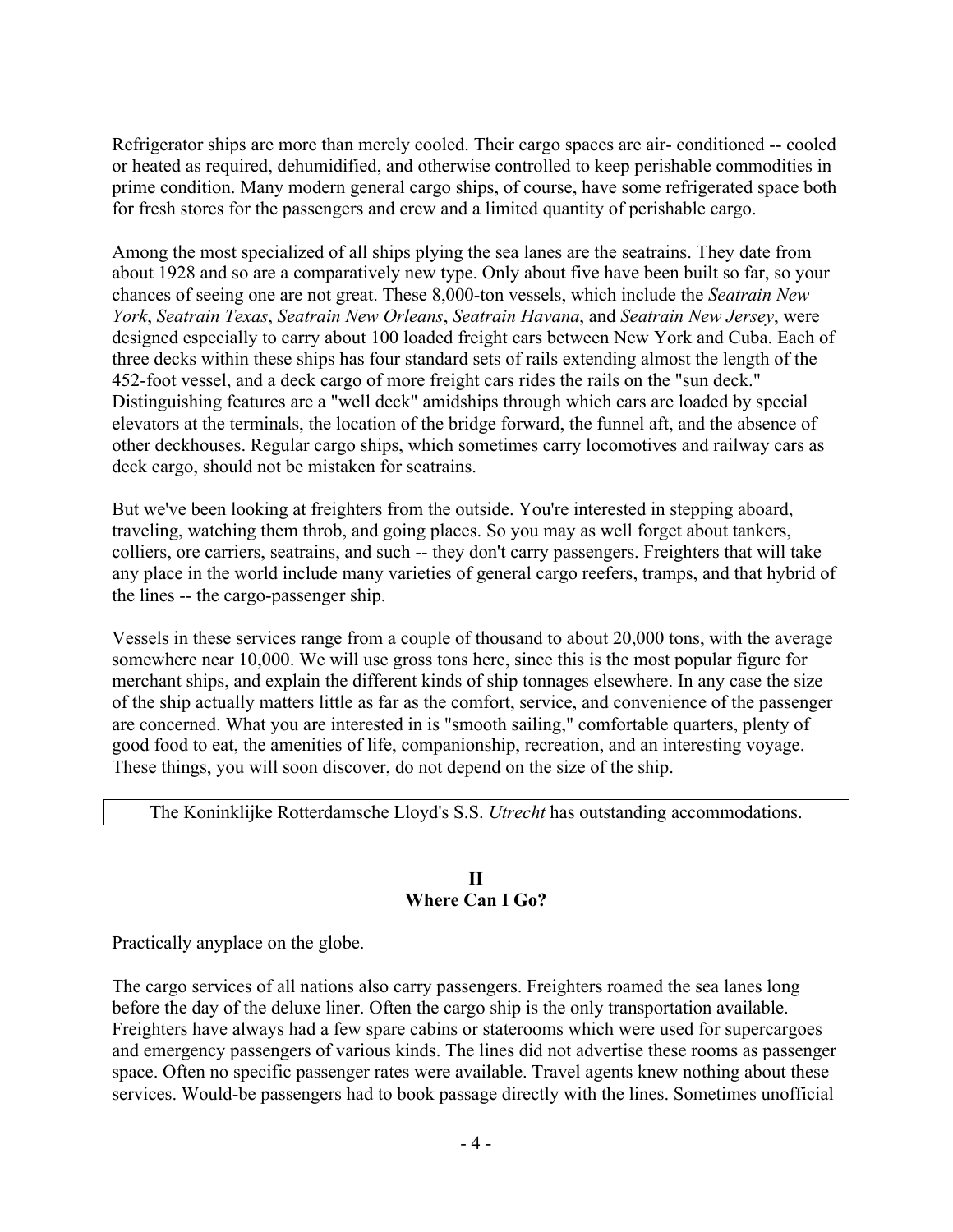arrangements made personally with the master of the vessel were necessary.

Suddenly, about two decades ago, all this was changed. one or two enterprising travel agents discovered that here was a gold mine for the economy-minded traveler, for the person who wished to get away from the crowd, for vagabonds of the sea, for the leisurely traveler, the kind of person who, on shore travel, stopped at tourist cabins rather than deluxe hostelries. More than any other one organization, Harian Publications were responsible for throwing open this new mode of ocean travel. Twelve successive editions of *Foreign Lands at Stay-at-home Prices*, now called *Travel Routes*, and many extra printings of each introduced sea travel at two to three dollars a day to thousands who thought freighters were something that carried only dried beef, lumber, copra and the like.

The ship lines needed a little coaxing at first, but gradually they became convinced that those vacant rooms on the upper decks could be made to pay their own freight The ships (and the rooms) were going places anyhow; for little more than the cost of food, passengers could be taken along. In a modest way the lines let it be known that passengers were welcome.

These passengers ate with the officers and had quarters similar to theirs. The food was good - better on some lines than others, to be sure -- and accommodations ran the gamut from simple white-painted, steel-walled cabins with comfortable built-in bunks to mahogany-panel staterooms with real beds and connecting showers. In either case the quarters were always amidships and outside, open to the sea breeze. Deck space for lounging and games was ample; the run of the ship was theirs. Cruise directors, hostesses, planned entertainment, formal dinners, high pressure social life, and "keeping up with the Joneses" were pleasantly absent.

A ship line officer can see a dollar as quickly as the next man. One thing led to another until today practically every freighter in the business is designed to carry a minimum of twelve passengers in a degree of comfort and style that would surprise a world-weary transatlantic commuter.

The S.S. *Alcoa Patriot*, a Maritime Commission C1 design, carries twelve passengers.

### **III American Flag Vessels**

The merchant marine act of 1936 created the U.S. Maritime Commission. The Commission, working closely with the steamship lines, was to design a series of basic merchant ship types planned to meet the requirements of as many different services as possible, to embody the latest developments in marine engineering, and to benefit from the economies of the comparatively mass production brought about by building or adapting a number of ships of the same basic hull design to the needs of different services previously more than two or three sister ships had rarely been built; each vessel usually had been custom designed from the keel up.

Before sitting down to design a fleet of vessels adapted to the needs of America's ocean commerce, the Maritime Commission, together with foreign trade experts and the steamship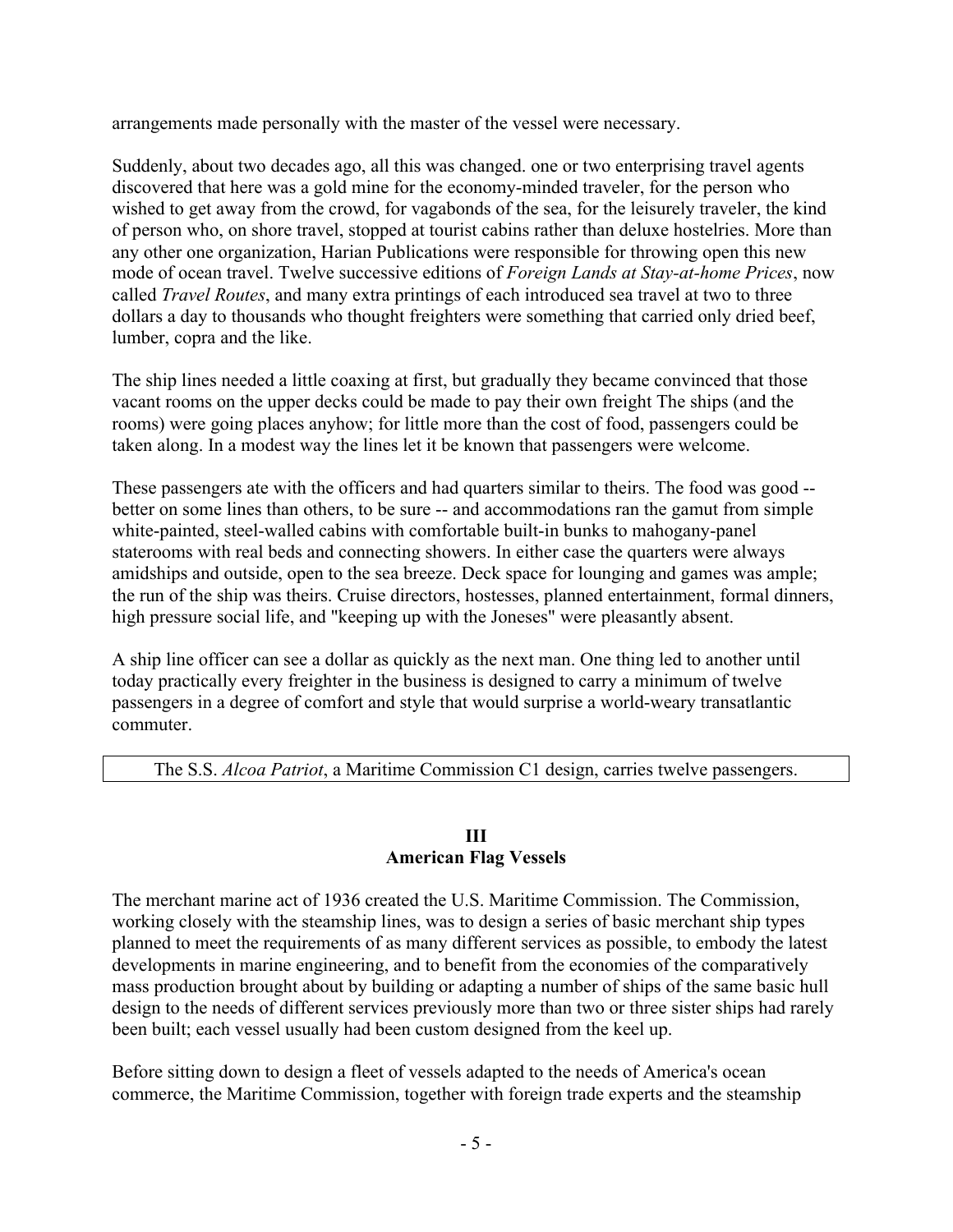companies, made a survey of our trade to determine the routes essential to our commerce and the kinds of cargo carried -- how much general or dry cargo, how much bulk cargo like coal and wheat, what percentage was perishable and needed refrigeration, how much was liquid; and from whence each came or where it was going.

This study of the basic patterns of American foreign trade indicated that some thirty-odd steamship routes could cover the major requirements of our overseas commerce. This is the list of trade routes which follows as a guide to the services now provided by American flag vessels.

In the following list of these routes, only American flag *cargo* lines *which carry passengers* are mentioned. On some routes deluxe passenger services are also available. Freighters plying a few of the routes do not solicit passengers; these lines are not mentioned here, although it may be possible to arrange for passage on these vessels. In some instances no American flag service is now available on ocean trade routes which the Maritime Commission considers essential to the country's wellbeing. Foreign flag lines are discussed separately on later pages.

- 1. Atlantic coast to east coast of South America -- Moore-McCormack Line.
- 2. Atlantic coast to west coast of South America -- Grace Line.
- 3. Atlantic coast to east coast of Mexico -- New York & Cuba Mail.
- 4. Atlantic coast to the Caribbean -- Alcoa, Grace, Standard Fruit, and United Fruit Lines.
- 5. North Atlantic coast to United Kingdom and Eire -- U. S. Lines.
- 6. North Atlantic coast to Baltic and Scandinavia -- Moore-McCormack Line.
- 7. North Atlantic coast to North Sea Germany -- Isbrandtsen and Waterman Lines.
- 8. North Atlantic coast to Belgium and Netherlands -- Black Diamond, Isbrandtsen and Waterman Lines.
- 9. North Atlantic coast to Atlantic France and northern Spain -- U.S. and Black Diamond Lines to French ports; no American service to northern Spain.
- 10. North Atlantic coast to Mediterranean and Black Sea -- American Export and Waterman **Lines**.
- 11. South Atlantic coast to United Kingdom, Eire, and Northern Europe -- South Atlantic Steamship Co. and Waterman Lines.
- 12. Atlantic coast to the Far East -- U. S. , Waterman, and Isthmian Lines.
- 13. South Atlantic and Gulf coast to Mediterranean and Black Sea -- Lykes' Mediterranean Line.
- 14. Atlantic and Gulf coasts to West Africa -- Delta Line.
- 15a. Atlantic coast to South and East Africa -- Farrell, States Marine-South African and Robin **Lines**.
- 15b. Gulf coast to South and East Africa -- Lykes' African Line.
- 16. Atlantic and Gulf coasts to Australasia -- U. S. Lines.
- 17. Atlantic and Gulf coasts to Straits Settlements and Netherlands East Indies -- Isthmian Line.
- 18. Atlantic and Gulf coasts to Red Sea, Persian Gulf, and India -- Isthmian Line.
- 19. Gulf coast to Caribbean -- Lykes Brothers, Alcoa, Standard Fruit, United Fruit and Waterman Lines.
- 20. Gulf coast to east coast of South America -- Delta Line.
- 21. Gulf coast to United Kingdom, Eire, and Northern Europe -- Lykes' United Kingdom and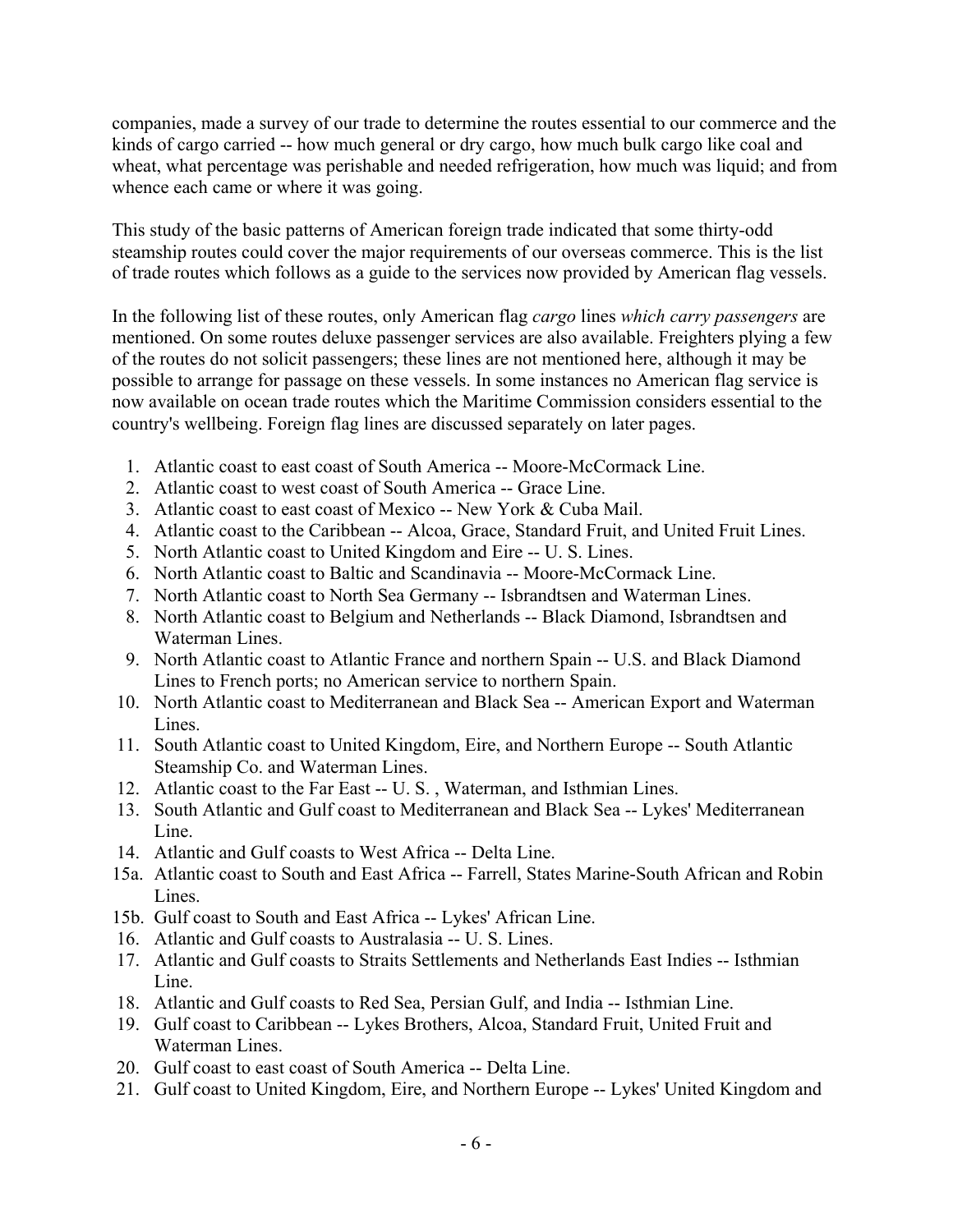Continent Lines, and Waterman Line.

- 22. Gulf coast to the Far East -- Lykes' orient Line and Waterman Line.
- 23. Pacific coast to Caribbean -- Pope & Talbot's Pacific West Indies Line.
- 24. Pacific coast to east coast of South America -- Pope & Talbot's Pacific-Argentine Brazil Line, and the Pacific Republics Lines.
- 25. Pacific coast to west coasts of South America, Central America, and Mexico -- Grace Line.
- 26a. Pacific coast to United Kingdom and Eire -- no American service.
- 26b. Pacific coast to Havre-Hamburg range -- no American service.
- 27. Pacific coast to Australasia -- Matson Line.
- 28. Pacific coast to Straits Settlements, Netherlands East Indies, India, Persian Gulf, and Red Sea -- American Mail and American President Lines.
- 29. California to the Far East -- Pacific Far East Line.
- 30. Washington and Oregon to the Far East -- America Mail Line.
- 31. Gulf coast to west coast of South America -- Gulf & South American Steamship Co. Around the world -- American President Lines.

### *Intercoastal Services:*

American President Lines -- New York to Los Angeles

Pope & Talbot's Pacific Atlantic Intercoastal Line -- Baltimore and Philadelphia to Los Angeles and San Francisco.

To meet the needs of the kind and volume of traffic moving over these routes, the standard ship types of the Maritime Commission were designed. Before the war the basic pattern for these vessels was well established. The C1's, C2's, and C3's -- the basic cargo types differing from each other in size and speed -- had been evolved, as well as the PC passenger-cargo combinations, tankers, and other types and modifications for particular cargoes and services. The war brought large and small passenger types, then called transports, the Liberties and Victories, and many other types and modifications. Even today the Maritime Commission continues to design vessels adapted to conditions encountered on specific trade routes, but more often than not the new plans follow the pattern of the basic types established before the war.

For the statistically minded, the accompanying table gives the dimensions and other data for typical Maritime Commission cargo and passenger-cargo types.

### **Data for Typical maritime Commission Cargo and Cargo-Passenger Vessels**

Explanation of ship type designations used in the following table: Initial letters indicate the type of vessel, i.e., "C" for Cargo, "P" for Passenger, "R" for Refrigerator, "T" for Tanker, "N" for Coastal Cargo, "EC" for Emergency Cargo (Liberty type). "VC" for Victory Cargo (Victory type), and "V" for Tug. Not all types are included in the following table, inasmuch as this book concerns cargo ships. The number following the initial letter shows the basic design within the type; the letters "S," "SE," or "M" the kind of machinery -- Steam, Turbo-Electric, or Motor (diesel) respectively; and the end symbols "A2," "B1," "AJ4," etc , indicate special modifications of the type, frequently to adapt the vessel for an individual line. Under machinery and horse power, "D," "T," and "R" mean respectively, Diesel, Turbine, and Reciprocating.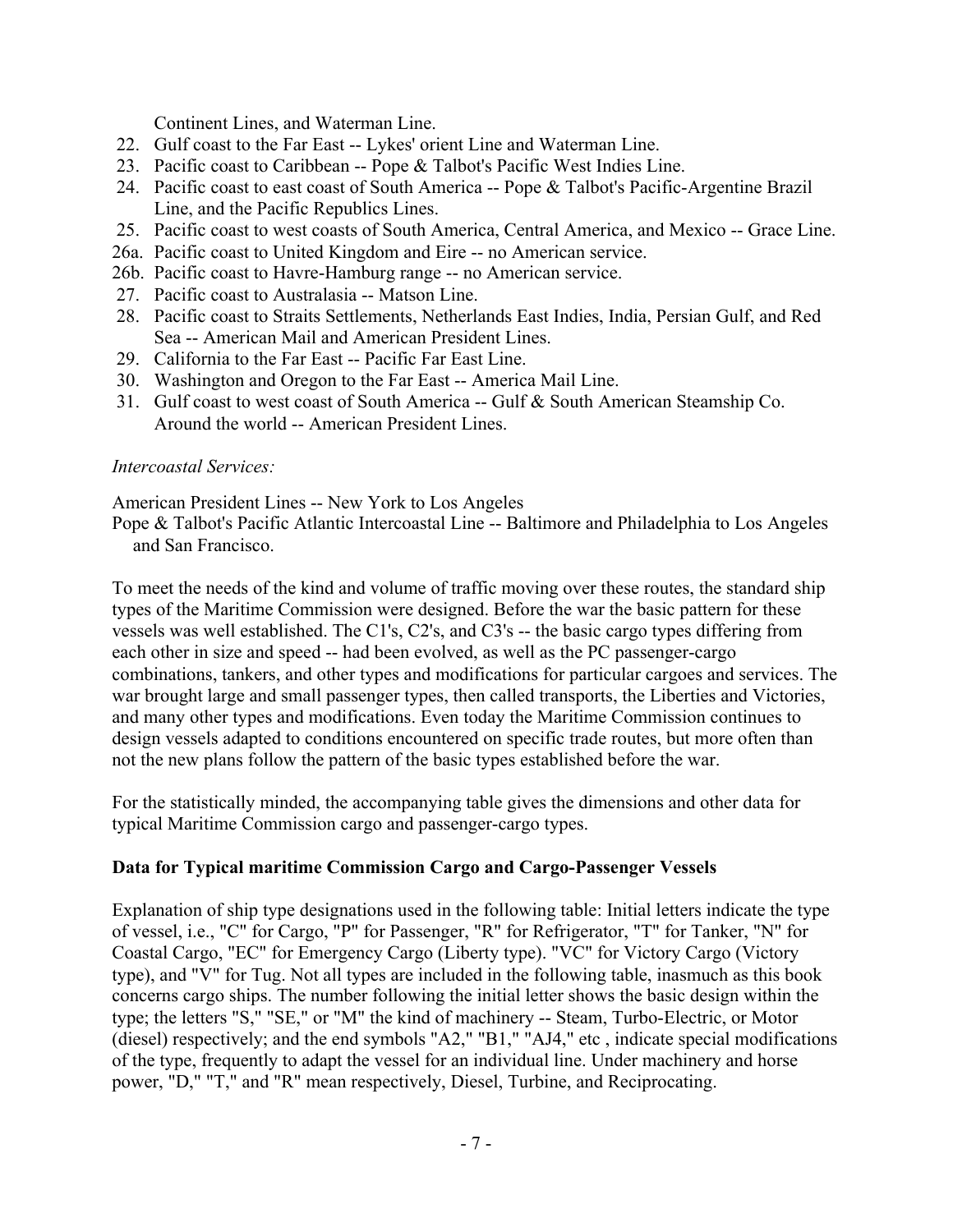| <b>Type</b>    | First<br><b>Built</b> | Displ.<br>(f.l.) | <b>Gross</b><br><b>Tons</b> | Length<br>(0.a.) |                  | <b>Beam</b> | (Molded)         |    | (Max.)         |             |       | Draft Mach. H.P. Speed Pass.<br>(knots) |                   |
|----------------|-----------------------|------------------|-----------------------------|------------------|------------------|-------------|------------------|----|----------------|-------------|-------|-----------------------------------------|-------------------|
|                |                       |                  |                             | ft.              | in.              |             | ft. in.          |    | ft. in.        |             |       |                                         |                   |
| $C1-A$         | 1941                  | 11,653           |                             | 412              | 3                | 60          | $\boldsymbol{0}$ | 23 | 6              | D           | 4,000 | 14.5                                    | 12                |
| $C1-D$         | 1940                  | 9,104            |                             | 417              | 9                | 60          | $\boldsymbol{0}$ | 27 | 6              | $\mathbf T$ | 4,000 | 14.0                                    | 12                |
| $C2-Cargo$     | 1939                  | 10,850           |                             | 459              | $\mathbf{1}$     | 63          | $\boldsymbol{0}$ | 25 | 9              | D           | 6,000 | 15.5                                    | 12                |
| $C2-P$         | 1940                  | 13,898           |                             | 459              | $\overline{2}$   | 63          | $\boldsymbol{0}$ | 25 | 10             | T           | 6,000 | 15.5                                    | 12                |
| $C2-S$         | 1941                  | 11,154           |                             | 479              | 8                | 66          | $\boldsymbol{0}$ | 20 | 9              | T           | 6,300 | 16.0                                    | 12                |
| $C2-S-AJ1$     | 1943                  | 14,960           |                             | 459              | $\overline{2}$   | 63          | $\boldsymbol{0}$ | 27 | 9              | T           | 6,000 | 15.5                                    | 12                |
| $C2-S-AJ3$     | 1944                  | 13,050           |                             | 459              | $\overline{2}$   | 63          | $\boldsymbol{0}$ | 24 | 6              | $\mathbf T$ | 6,000 | 15.5                                    | 12                |
| $C2-S-AJ4$     | 1947                  | 14,945           | 8,327                       | 459              | $\mathbf{1}$     | 63          | $\boldsymbol{0}$ | 27 | $\overline{7}$ | T           | 6,000 | 16.0                                    | $52^{\mathrm{a}}$ |
| $C2-S-B1$      | 1943                  | 13,860           |                             | 460              | $\boldsymbol{0}$ | 63          | $\overline{2}$   | 25 | 10             | T           | 6,600 | 15.5                                    | 140 <sup>b</sup>  |
| $C2-S-A1$      | 1942                  | 11,000           |                             | 450              | $\overline{2}$   | 62          | $\boldsymbol{0}$ | 25 | 9              | T           | 8,500 | 16.5                                    | 12                |
| $C2-T$         | 1940                  | 10,432           |                             | 459              | $\theta$         | 63          | $\boldsymbol{0}$ | 25 | 10             | D           | 6,000 | 15.5                                    | 12                |
| $C3-Cargo$     | 1940                  | 14,907           |                             | 492              | $\boldsymbol{0}$ | 69          | 6                | 28 | 6              | T           | 8,500 | 16.5                                    | 12                |
| C3-A P&C       | 1940                  | 16,175           | 9,256                       | 491              | 10               | 69          | 6                | 26 | 6              | T           | 8,500 | 19.5                                    | $97^{\circ}$      |
| $C3-E$         | 1940                  | 14,480           |                             | 473              | $\overline{2}$   | 66          | $\boldsymbol{0}$ | 27 | $\overline{2}$ | T           | 8,000 | 16.5                                    | 12                |
| $C3-IN$        | 1943                  | 17,615           |                             | 492              | $\overline{0}$   | 69          | 6                | 27 | $\overline{3}$ | T           | 8,500 | 16.5                                    | 12                |
| $C3-P$         | 1942                  | 16,715           | 9,337                       | 494              | $\overline{7}$   | 69          | 6                | 27 | 3              | T           | 8,500 | 16.5                                    | 121 <sup>d</sup>  |
| $C3-S-A2$      | 1943                  | 16,100           |                             | 492              | $\boldsymbol{0}$ | 69          | 6                | 29 | 4              | $\mathbf T$ | 8,500 | 16.5                                    | $12^e$            |
| $C3-S-A5$      | 1946                  | 17,615           |                             | 492              | $\overline{0}$   | 69          | 6                | 28 | $\tau$         | T           | 8,500 | 16.5                                    | $12^f$            |
| $C3-S-BH2$     | 1946                  | 17,980           | 7,855                       | 492              | $\boldsymbol{0}$ | 69          | 6                | 29 | 6              | T           | 8,500 | 17.0                                    | $12^8$            |
| $C4-S-A1$      | 1943                  | 13,552           |                             | 522              | 10               | 71          | 8                | 30 | $\theta$       | T           | 9,000 | 17.0                                    | 12                |
| $C4-S-A4$      | 1946                  | 19,850           | 10,700                      | 523              | $\boldsymbol{0}$ | 71          | 6                | 32 | $\overline{0}$ | T           | 9,000 | 17.0                                    | $6^h$             |
| $EC2-S-C1$     | 1942                  | 14,245           | 7,176                       | 441              | 6                | 57          | $\boldsymbol{0}$ | 27 | 9              | $\mathbf R$ | 2,500 | 10.0                                    | $12^{\mathrm{J}}$ |
| VC2-S-AP7 1947 |                       | 14,870           | 8,481                       | 455              | 3                | 62          | $\boldsymbol{0}$ | 28 | 6              | T           | 8,500 | 17.0                                    | 98 <sup>k</sup>   |

Abbreviations: f.l. -- full load; o.a. -- over all; max. -- maximum; mach. -- machinery; H.P. -- horsepower; Pass. -- passengers. Also: ft. -- feet; in. -- inches. Footnote letters in last column refer to the paragraphs below.

a. As specially modified for the Grace Line's South American west coast service. Grace Line operates six sisters of this type: *Santa Barbara*, *Santa Cecilia*, *Santa Luisa*, *Santa Margarita*, *Santa Maria*, and *Santa Isabel*, and three of a slightly different design in the Caribbean service: *Santa Monica*, *Santa Clara*, and *Santa Sofia*, designated C2-S-DG2. These vessels are among the most luxurious (and most expensive) of "freighters." All have air-conditioning throughout passenger space., and a built-in swimming pool. (see *Santa Barbara* below.)

b. As modified for the following lines -- Cuba Mail Line and Porto Rico Line: *Crest of the Wave*,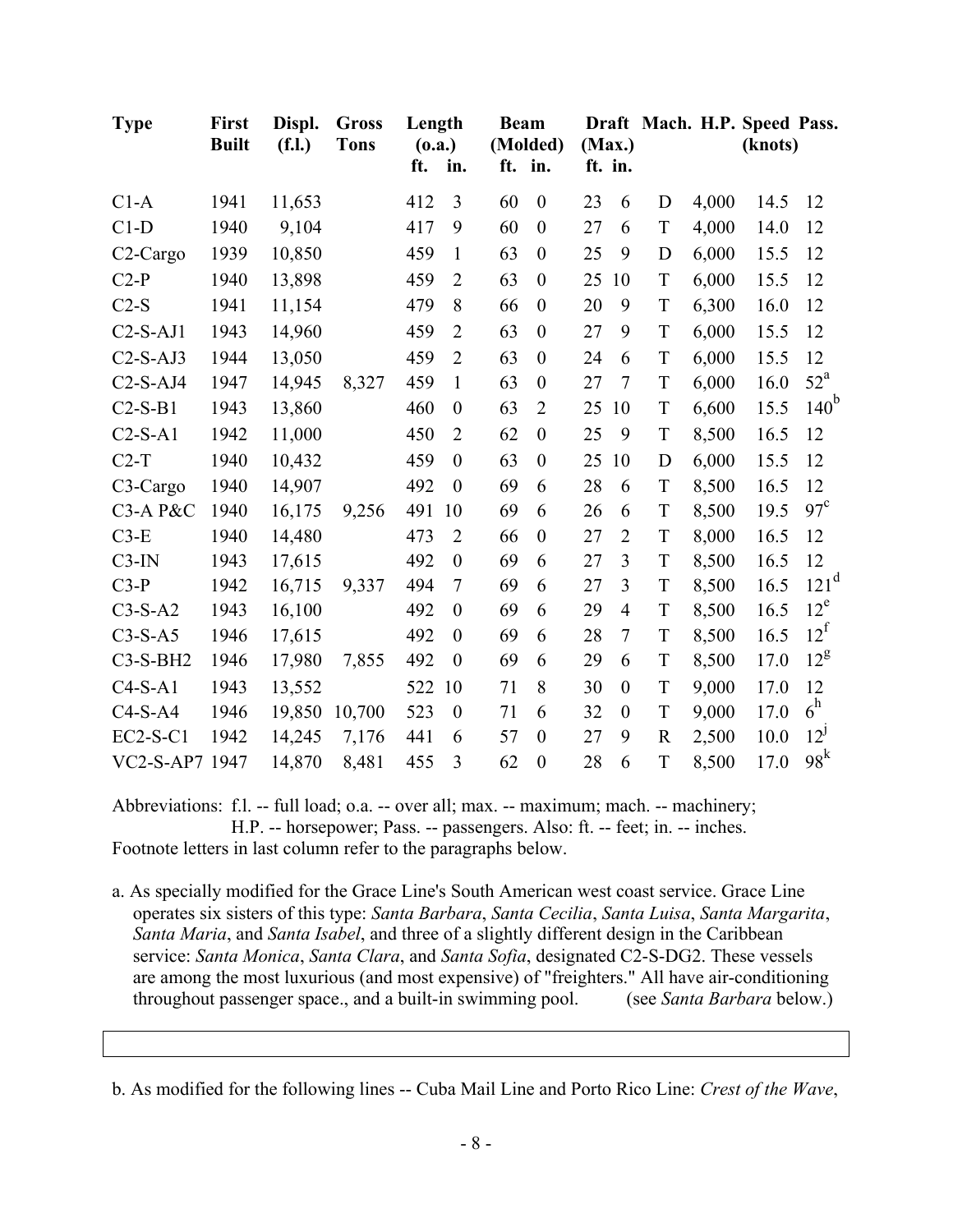*Golden Light*, *Twilight*, and *Wild Ranger*; States Marine Corp.: *Carrier Dove*, *Messenger*, *Mountain Wave*, *National Eagle*, and *Ocean Rover*.

- c. A special modification for American President Lines, round-the-world service, typical ships: *President Polk* and *President Monroe*. They served during the war as Navy transports AP 103 and 104, under their own names. (*President Monroe* above.)
- d. A special modification for Mississippi Shipping Company's Delta Line service from New Orleans to South America's east coast; three vessels: *Del Norte*, *Del Sud*, and *Del Mar*. They are passenger-cargo ships of considerable luxury and are also probably the second most completely disguised steamships -- funnel-wise -- so far built. What appears to be a broad. low. motorship-style funnel is no funnel at all. but is a housing for radio offices and quarters, and ventilation machinery. Actual boiler uptakes are vented through hollow masts -- two tall. narrow pipes abreast of each other some distance aft of the make-believe stack.
- e. A special modification for Luckenbach Lines' *Lena Luckenbach*, *George Luckenbach*, *J. L. Luckenbach* (below), *William Luckenbach*, *Harry Luckenbach*, *F. J. Luckenbach*, *Mathew Luckenbach*. *Jacob Luckenbach*, and *Edward Luckenbach*.
- f. Seven vessels laid down for Moore-McCormack Lines as C3-S-A2's and modified during construction; the vessels: *Mormacdawn*, *Mormacgulf*, *Mormacisle*, *Mormacland*, *Mormacmail*, *Mormacpenn*, *Mormacsaga*.
- g. A special C3 modification of six ships for the Farrell Lines' American-South African services: *African Crescent*, *African Planet*, *African Rainbow*, *African Star*, etc. (*African Star* above.)
- h. A special modification for American President Lines' *Marine Leopard* type; similar C4's are operated by Luckenbach Lines, American-Hawaiian Steamship Company and others. Distinguishing features of all C4's are the location of the bridge well forward and deck houses and engines aft, separated by a broad expanse of deck and cargo hatches in the well deck amidships. Many C4's served as transports and a number are now operated as interim dormitory-style cargo-passenger ships. The *Marine Leopard*, however, has only two cabins, described as "guest cabins," suitable for passengers. (*Marine Leopard* above.) described as "guest cabins," suitable for passengers.
- j. The Liberty ship. Although some 2,500 of these mass-produced emergency cargo vessels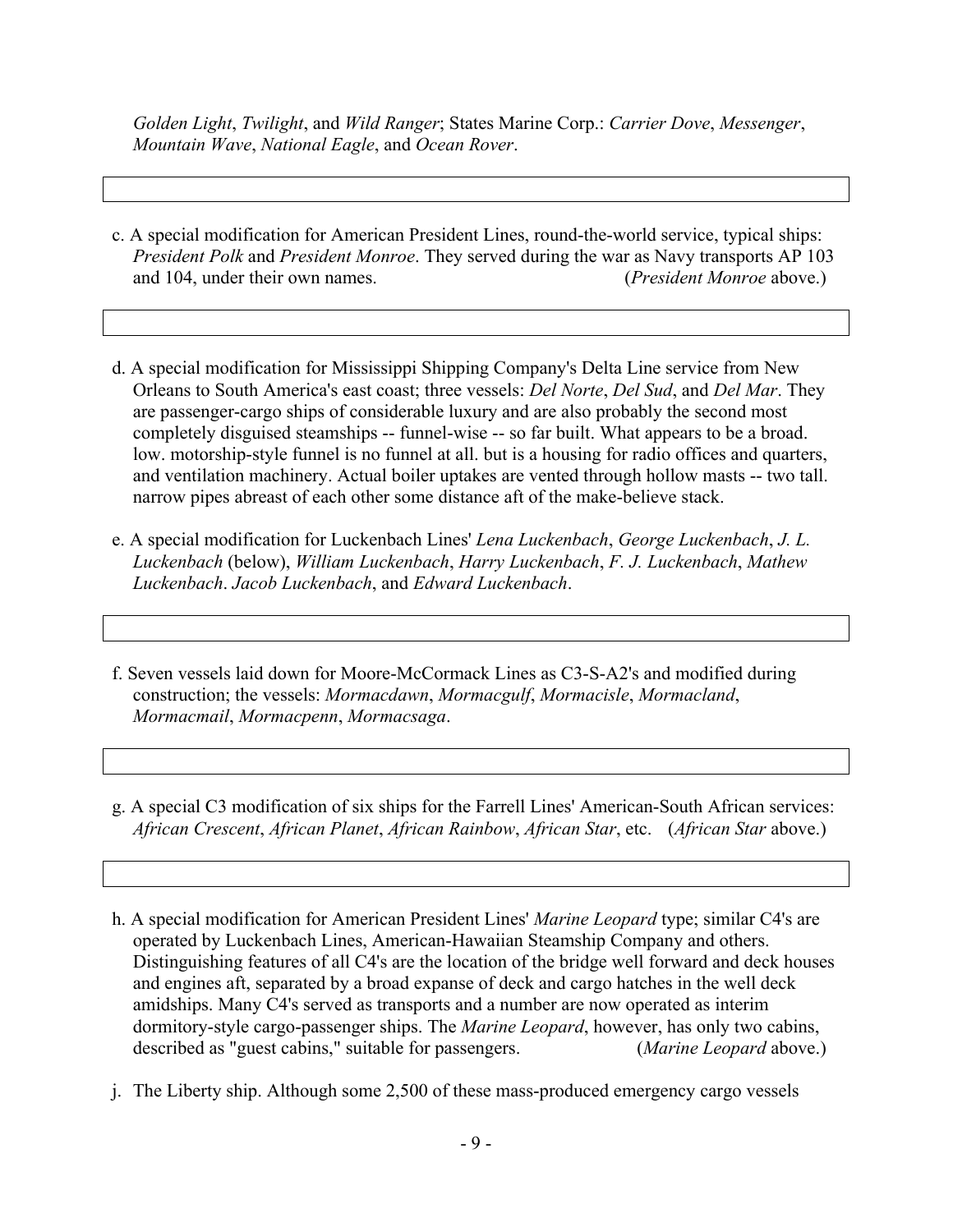were built during the war, they were expected to be largely scrapped, laid up or sold abroad at the end of hostilities, and such has proved their lot. Many have been sold to foreign operators chiefly for tramp services. A few American flag Liberties are operated by Matson Navigation Co., the States Marine Corp., Atlantic Maritime Co., and others.

k. A special modification for the Aluminum Line, the three vessels, *Alcoa Cavalier*, *Alcoa Clipper*, and *Alcoa Corsair*, are by far the most luxurious of many modifications of the warborn Victory ship, being comparable in the elegance of passenger accommodation to Grace Lines' junior Santas (CS2-S-AJ4) and Delta Line's Del Norte class C3-P's.

(Drawing of *Cavalier* type above.)

## Dear Mom,

I wrote you this morning and gave the letter with money enough for postage to a customs officer at the locks at Antwerp. I hope the customs official is honest and doesn't keep the few francs for himself. You should get the letter just about the time we reach Bordeaux.

(I know we were scheduled to sail home directly from Antwerp, but this ship is spending an extra week sailing down the French coast and loading wine at Bordeaux. We were offered passage on another ship of the same line going straight home, but who'd want that when a week's extra sailing is thrown in for nothing?)

I just finished lunch, and I don't believe you have any idea what a freighter offers its passengers. We started off with appetizers; they consisted of lobster, crab meat, five kinds of cold meat, sardines, smoked fish, creamed fish, two types of cheese, three types of bread. Then we had chops, peas, carrots, and potato chips. After that came fruit -- bananas, grapes, oranges, and apples -- all we wanted. At the end there was jam and marmalade. The steward stood ready to pour out more coffee as soon as a cup was finished.

You know I boarded the ship last night, before it sailed. For dinner we had soup, fish, meats and cheese, canned peaches and apricots. and for coffee at 8, we had two kinds of crackers (and we had bought crackers in Antwerp for fear we couldn't get any on the ship!).

For breakfast this morning we. bad two kinds of cheese, omelet, jam, marmalade, toast, Swedish rye bread, white bread, plus grapefruit, and of course all the coffee we could drink.

Fortunately, I'm the type who can eat and eat without adding weight. Otherwise I'd start worrying now what would happen to my figure after three weeks of such meals. (Maybe I should worry anyway.) And to top it all I paid only \$175 -- for 20 days of such meals, a week's cruise down the French coast, an ocean crossing, and three days stop at Quebec (when I may use the ship as a hotel) before we touch Montreal.

*-- from a letter by a freighter passenger*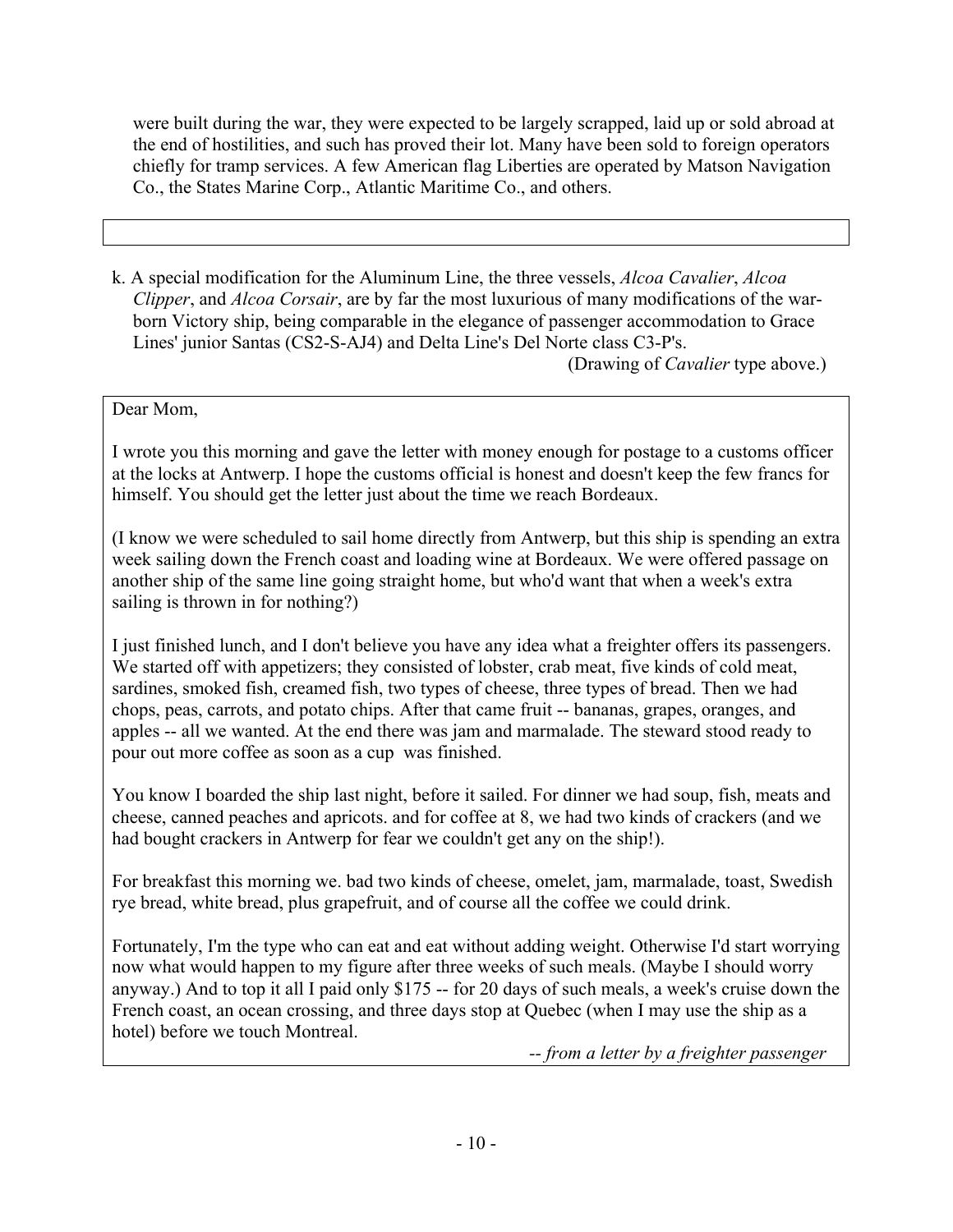### **IV Foreign Flag Freighters**

 So far we have told you where you can go on American flag vessels. Despite the volume of goods brought to and from our shores by sea, as well as the necessity for having a large number of merchant vessels available for conversion in time of emergency, in proportion to its size the United States is not a maritime nation comparable to, say, Denmark, the Netherlands, Norway, Sweden, or Great Britain. The very existence of these countries depends on their ships. They take their merchant marines seriously. Their cargo routes criss-cross the globe. The cargo lines of these and many other countries enormously increase the variety of services and routes available to the traveler.

There are many reasons for choosing a foreign ship. Some persons feel that they are in a foreign land as soon as they step aboard a foreign ship. Others choose foreign flag vessels for their exotic cuisine. A foreign ship will offer an opportunity to practice a foreign language if desired, although knowledge of another tongue is seldom necessary. At times accommodations offered, dollar for dollar, are better aboard a foreign vessel. With lower wages to pay, higher government subsidies and possibly a currency differential in your favor, foreign lines sometimes charge lower rates than American lines. On highly competitive routes, however, identical fares for similar services are frequently set by mutual agreement among lines which are members of a steamship conference.

Most foreign freighters are comparable to, and many excel in luxury the passenger accommodations found on American freighters No more modern or beautifully appointed vessels of their size ply the seas than the graceful white-clad sisters of Norway's Fruit Express Line to the American west coast. Scandinavian and Dutch vessels enjoy worldwide renown for their fine tables.

The M.S. *Pacific Express* of Norway's Fruit Express-Line plies between the West Coast and European ports; she is one of the most beautiful vessels of her size.

#### **V Your Home Afloat**

When civilians -- correspondents, technicians, and others -- traveled with the armed services during the war, it was necessary to establish the civilian's position in the caste system of the military -- necessary for purposes of accommodations, etiquette, and, in the forward areas in case of capture by the enemy. The civilian's position was established by according him a "simulated rank" in keeping with his importance. It might have been anything from lieutenant to general. In combat zones a uniform was worn; elsewhere a green arm brazard [brassard, armband] or simple badge served the purpose.

Although you will not receive a green brazard when you cross the gangplank, it might be said that freighter passengers have the "simulated rank" of officers. Passengers enjoy the privileges without the responsibilities. They live in comparable quarters and eat at the same table.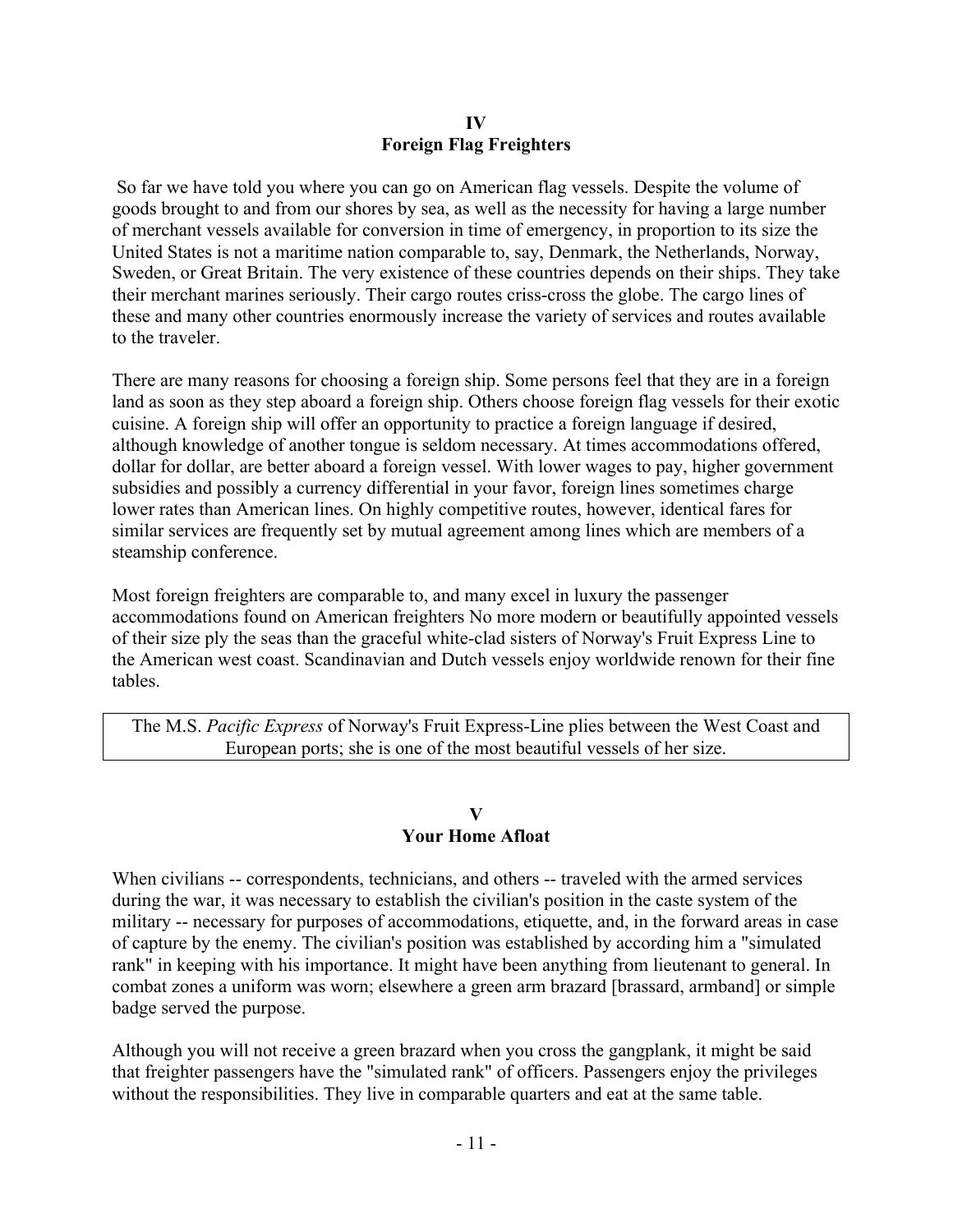Passengers' cabins are in the same part of the ship as the officers' -- the amidships superstructure -- and public rooms are frequently shared with the officers.

As we mentioned earlier, practically all freighters have always toted along a few spare cabins that could be used by passengers, but sometimes it took a bit of doing to ferret out these accommodations. But usually such quarters consisted of white-painted, steel-walled cubicles equipped with iron double decker bunks, a steel locker, and other essentials. To the inveterate freighter *voyageur*, these cabins are the *sine qua non* of freighter travel. Although life aboard hardly could be called "roughing it," the aesthetic appeal was lacking. Drapes, carpets, soft lighting, Beauty-rest mattresses, and other decorator-conceived appointments had not yet arrived.

However, a few freighters, notably the small Dutch and Danish motorships, risked their reputations for strict utility by decking out their passenger quarters with plywood veneer paneling, carpets, drapes, shaded lights, and many other niceties of comfortable living. Long before the war the value of these amenities aboard freighters was apparent to many persons, including the operators.

When the C-type ships were designed by the Maritime Commission, the plans almost to a ship provided for at least twelve passengers to be carried in considerable comfort. When marine architects, interior designers, and equipment manufacturers put their heads together, these "limited passenger accommodations blossomed with something approaching sumptuousness. The cabins became downright glamorous. Glamor went by the board somewhat during the war, but in the years since the trend has been resumed with increased vigor. The Luckenbach Lines, for one, recently invested \$50,000 a vessel to install passenger accommodations on a number of their freighters.

These vessels are the S.S. *Mathew Luckenbach*, ex-*Sea Perch*, and the *Sea Star*, *Sea Flier*, *Sea Cat*, *Sea Bass*, *Sea Devil*, *Sea Runner*, and *Sea Barb* (all will receive "Luckenbach" names before entering service). The ships are Maritime Commission type C3-S-A2's that served as transports during the war and were laid up afterwards. Here's what the *Pacific Marine Review*, a "cut and dried" trade magazine had to say about the passenger quarters:

Passenger accommodations on a Waterman freighter similar to the *City of Alma*, shown on page 3. The passengers, lounge (left) and commodious stateroom for two.

 "All of the vessels will have accommodations for twelve passengers. In the case of the Sea Cat, accommodations will be arranged for two passengers in each of six rooms; on the Sea Star there will be accommodations for two passengers in each of three rooms and for three passengers in each of two rooms; all other vessels will have the standard arrangement of three passengers in each of four rooms. Additional passenger facilities will consist of a passengers' lounge, which will be installed on the Cabin Deck, starboard side, forward. As planned, this lounge will be of sufficient size to accommodate all passengers, and is to have varying architectural and decorative features and color schemes on the different vessels, with Kearfott windows, carpet flooring, large panel mirrors, and custom built furniture.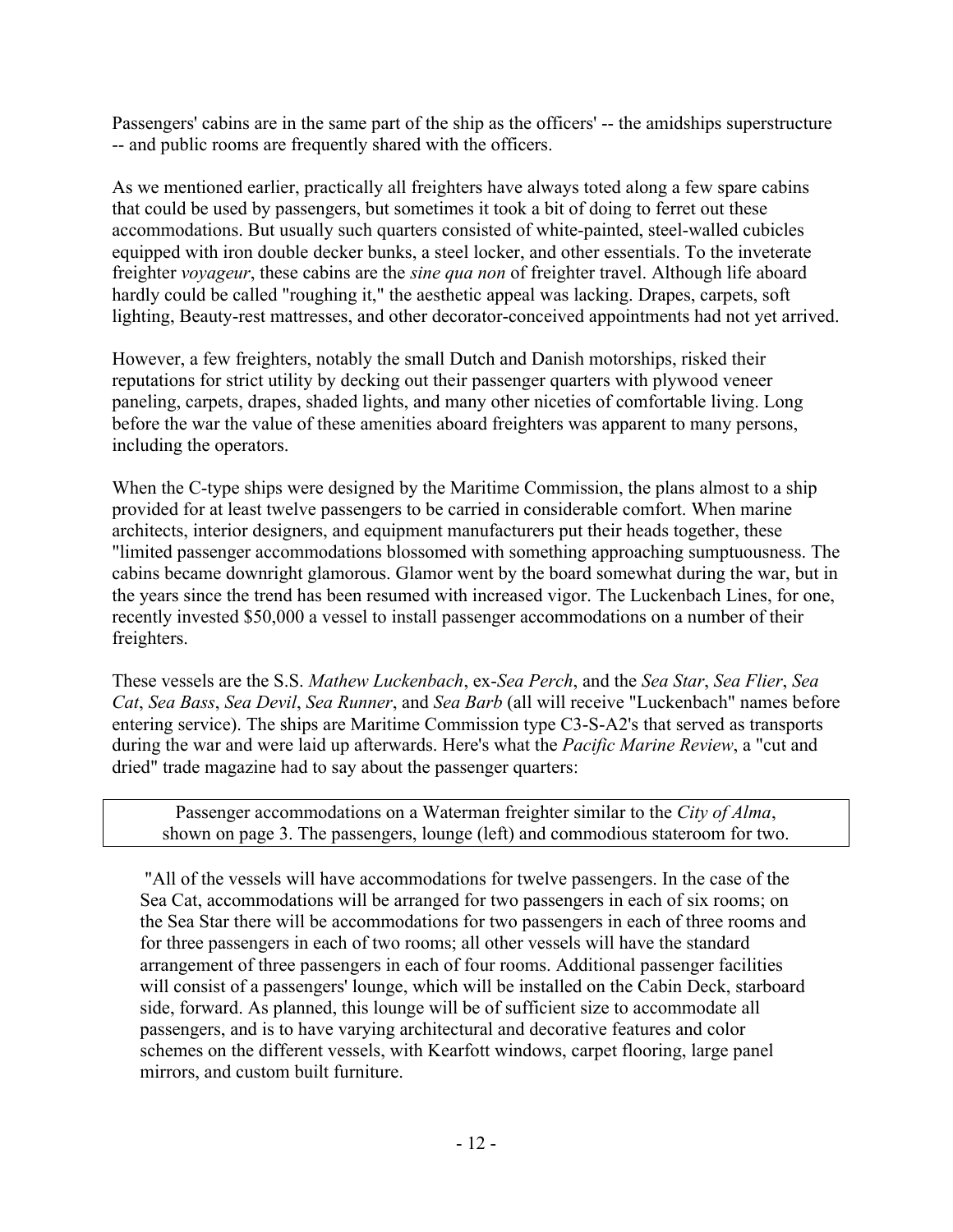"All passenger staterooms will be treated in varying color schemes, with modern furniture installations and carpet floor coverings.

"The officers' and passengers' dining room will be fitted out to accommodate 28 persons. Decorative features will be large mirrored walls and decorative murals, the design varying on the different ships. Special fabrics will be used in covering the chairs and in draping the window openings."

On similar C3's of the Moore-McCormack Lines -- the *Mormacgulf*, *Mormacisle*, *Mormacdawn*, *Mormacland*, *Mormacmail*, *Mormacpenn*, and *Mormacsaga* -- there are six staterooms each for two passengers, all on the Boat Deck. All of the cabins might easily be called oversized by earlier standards and one has its own sitting room. Normal cabin fittings include a sofa (not to be confused with a "sofa berth"), an easy chair, two fullsized beds with drawers beneath, two full length wardrobe closets, a vanity, an assortment of at least three table lamps, a card table in a special rack below one of the beds, and a private bath with shower.

Of these staterooms *Marine Engineering and Shipping Review* reported: "Furniture and transom seats (nautical for sofas) are upholstered with foamed sponge rubber... The color scheme of the staterooms is carefully planned. Airports and doors are draped and the deck laid with fitted carpets. Suitable lighting is provided for night reading and deck as well as ceiling lighting." Again, we have purposely quoted the matter-of-fact description of an engineer or designer; those are not the glossy words of the advertising copywriter or travel agent that one is accustomed to reading.

The accommodations on the Luckenbach and Mormac freighters are close to par for passenger quarters on today's vessels. Similar ships with similar cabins will be found under a score of American house flags. Lykes Brothers, Alcoa, American Mail the Farrell Lines, Delta Lines, Matson Lines, the Pope and Talbot services, and many others operate C-type cargo ships with similar quarters for about twelve passengers. Many freighters wearing the flags of the foreign lines are comparable in the facilities and the degree of comfort provided; some are downright luxurious.

Additional views of the comfortable Waterman Lines' cabins -- picture at left illustrates the new pullman type berth which lowers from a flush position in ceiling.

## **Passenger Cargo Ships**

The next of kin of the true freighter is the combination cargo passenger ship, the vessel that carries from 50 to 100 passengers. The type is not new; it has long been used where there was substantial demand for a passenger service, yet the demand was not great enough to support express passenger liners. The line of demarcation between a freighter and a combination ship, as far as the number of passengers alone goes, is quite sharp. It is fairly safe to call any vessel carrying more than twelve or fourteen passengers a cargo-passenger ship. The dividing line between the combination ship and a passenger liner is by no means so finely drawn. Small passenger vessels may easily be mistaken for combination ships. Classification depends on the relative importance of passengers to cargo: passenger vessel is designed to haul humans, and the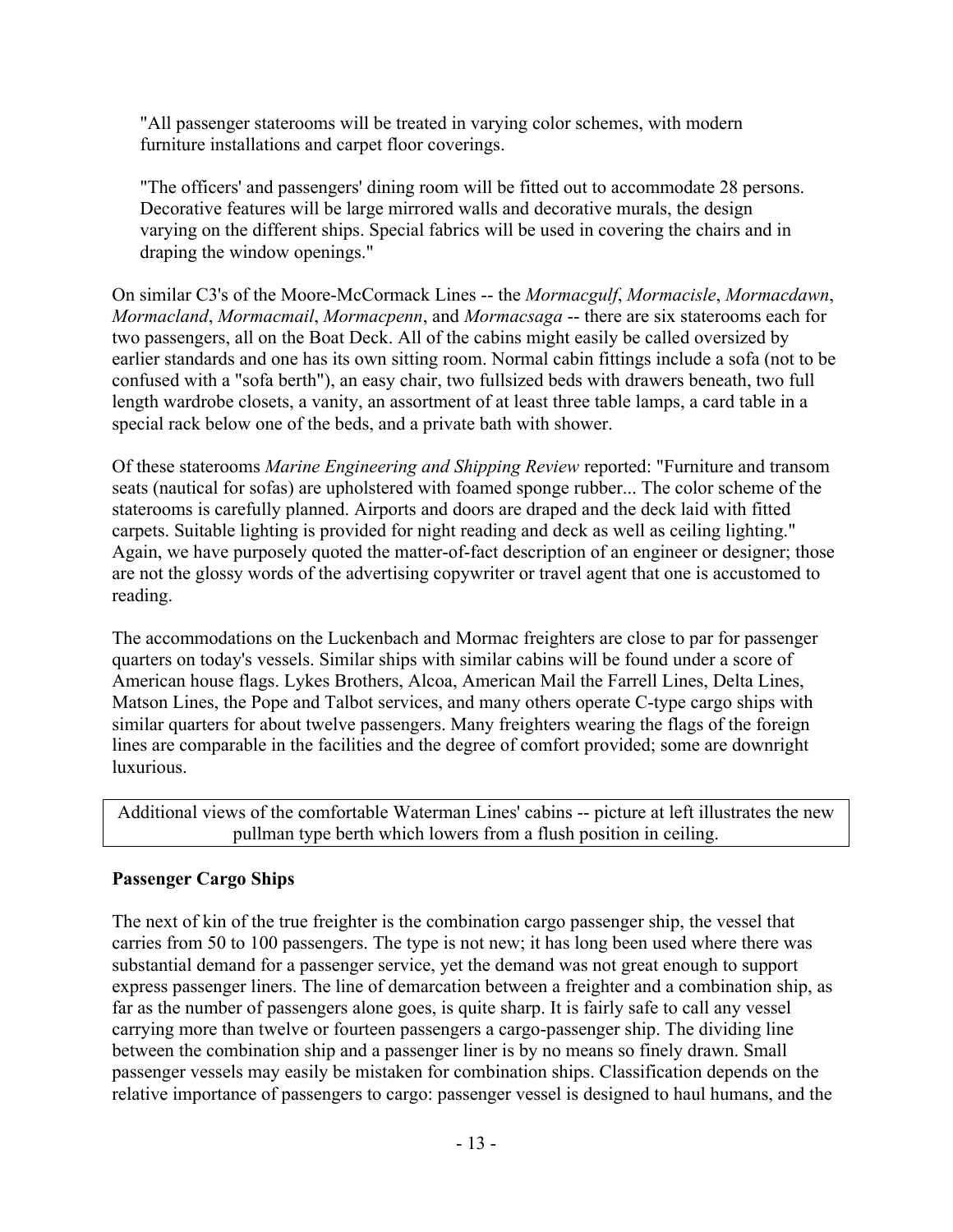little cargo it carries is virtually incidental; to a freighter the cargo is the thing that counts; and on a combination vessel the importance of passengers and cargo is about equal.

Right here is a good place to point out that the term, "liner," means much more to many persons than it does in the dictionary where a liner is any vessel that follows a calendar schedule on a particular route ("line") between specific ports. This definition will fit almost any ship except a tramp lumbering from port to port "as inducements offer." Indeed, modern freighters are quite often called "cargo liners."

As far as the ship itself is concerned, the differences between a freighter and a combination job are all topsides. The dimensions, speed, and many other particulars may be, and quite often are identical, as one can see from a glance at the table of Data for Typical U.S. Maritime Commission Cargo and Cargo-passenger Vessels, elsewhere in this book. There are 12 passenger C2's and 140-passenger C2's; likewise, 12-passenger C3's and 121-passenger C3's. The differences, obviously, are in the superstructure, in the amount of space devoted to passengers. One type can easily be converted to the other, and frequently has.

Although the type has long been with us, the modern version of the combination vessel bears little resemblance to its forebears. The revolution in ship design that brought a new look to many ships outside and in has seen its greatest expression in the combination type. Here the designers have outdone themselves. With more latitude than the 12-passenger freighter allowed, but something more finite than a transatlantic liner to work with, the passenger spaces on combination ships have been given an intimate compactness in a setting of great comfort, convenience, and beauty.

The East Asiatic Lines' S.S. *Falstria*, a foreign-flag, cargo-passenger vessel. Note absence of funnel; motorships do not require the traditional smokestack.

The newer engineered fabrics like spun glass, folding partitions that do double duty, mirrored walls giving a feeling of spaciousness, varicolored vinyl tiled floors, and a host of technological wonders from the world of plastics, structural glass, and the new decorative metals have been enlisted to give new beauty and utility to passenger spaces. You will find balconied lounges and main halls, palm courts, veranda cafes, tiled swimming pools, club bars, sun lobbies, beach decks, and conservatories. But you will not find bowling alleys, rifle ranges, stockbrokers' offices, billiard rooms, night clubs complete with floor shows, and "peacock alleys" of modish shops. These are things you came to forget! Remember? They also number among the reasons why deluxe express liners are rarely able to pay their own freight, are uneconomic.

The stateroom, the passenger's home afloat, has not been overlooked. Great strides have been made toward a true double-purpose cabin, a private living room by day that becomes a bedroom by night at the touch of buttons. Sofa beds and flush wall or ceiling pullmans give a feeling of unobstructed space for lounging and living that belies the dual purpose. At night with the push of a button the back of a sofa folds down to become a bed of foam rubber, another button brings a pullman-type berth hidden in the wall above into sleeping position. Sometimes the rooms are divided by partial partitions into two sections, one for living, another for sleeping.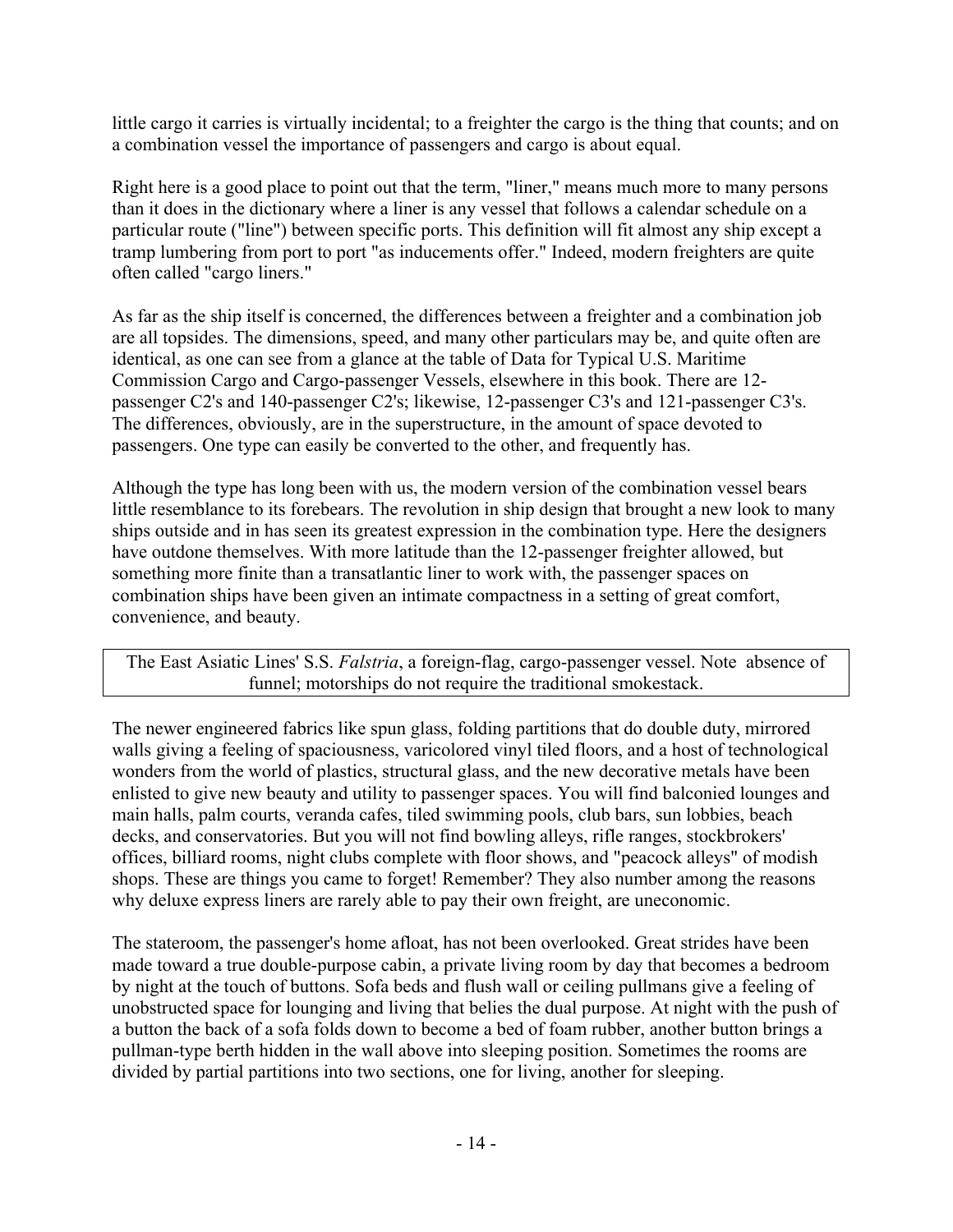Such vessels have been called "superliners in miniature," an apt description. The cargo passenger type has reached perhaps its ultimate in the Agwi and Grace lines' C2's, the Delta and American President Lines' C3's, and Alcoa's converted Victories of the Cavalier class. Abroad the cargopassenger type is similarly exemplified by the East Asiatic Line's Danish motorships *Falstria* and *Jutlandia*, and the handsome *Pacific Empress* of Norway's Fruit Express Line.

A comfortable double cabin with private bath on the Danish *Falstria* shown at left.

### **VI Smooth Sailing**

 Dat ole debil, *mal de mer*, is the source of more myths and legends than you can shake a marlinespike at. The simple and happy truth is that most folks are immune to the gentle roll and dip of any ship in fair weather. Conversely, let the winds howl and the seas lash with sufficient fury, and the most hard-bitten, salt-encrusted old sea dog will develop a queasy breadbasket - and that just about regardless of the size of the ship. Small craft such as motorboats and yachts, and extremely narrow vessels like naval destroyers, are of course exceptions.

The factors in a ship that affect its gyrations are its length, beam (width), draft, hull shape, direction, and speed. The qualities of the sea that cause a ship to dance, bow, bob, and wave its antenna are the waves or chop in the immediate area, the groundswell coming from afar, and the direction of each. Exactly how a ship will behave depends on a combination of the above factors. When a ship is traveling at right angles to the motion of the sea causing the waves or groundswell to smack squarely against the sides, that ship -- any ship -- is going to roll, but if the vessel is a heavily laden cargo ship riding low in the water with plenty of weight below the surface, out of reach of the action of the waves, she will ride more steadily than a lightly laden luxury liner. Score one for the freighter.

Besides tonnage below water, plenty of beam helps to reduce roll. Freighters are called "fat ladies" because in proportion to their length they are apt to be beamier than the nimble-footed express liners. Score two for the freighter.

When a vessel is traveling with or against the motion of the sea, so that the waves strike her fore and aft, she is going to develop a pitch. She will alternately rise and fall at bow and stern. Any ship will do this. The exact amount of pitch depends on the length of the vessel compared with the distance between waves or groundswells. Modern American cargo ships designed by the Maritime Commission range from 339 feet for the shortest (C1-M-AV1) to 492 feet for the largest vessels officially classified as cargo and cargo-passenger ships, the C3's. Virtually all freighters fall within this range making them long enough to ride the crests of several waves in all but the heaviest seas. The additional length of the superliners is largely unnecessary as far as pitch is concerned. Score a tie for the freighter.

Now it happens that a vessel's course seldom lies either exactly parallel with or opposite to the motion of the sea. And the perversity of nature is such that the local, small time waves frequently run in one direction -- usually with the wind -- while the long-range groundswell comes from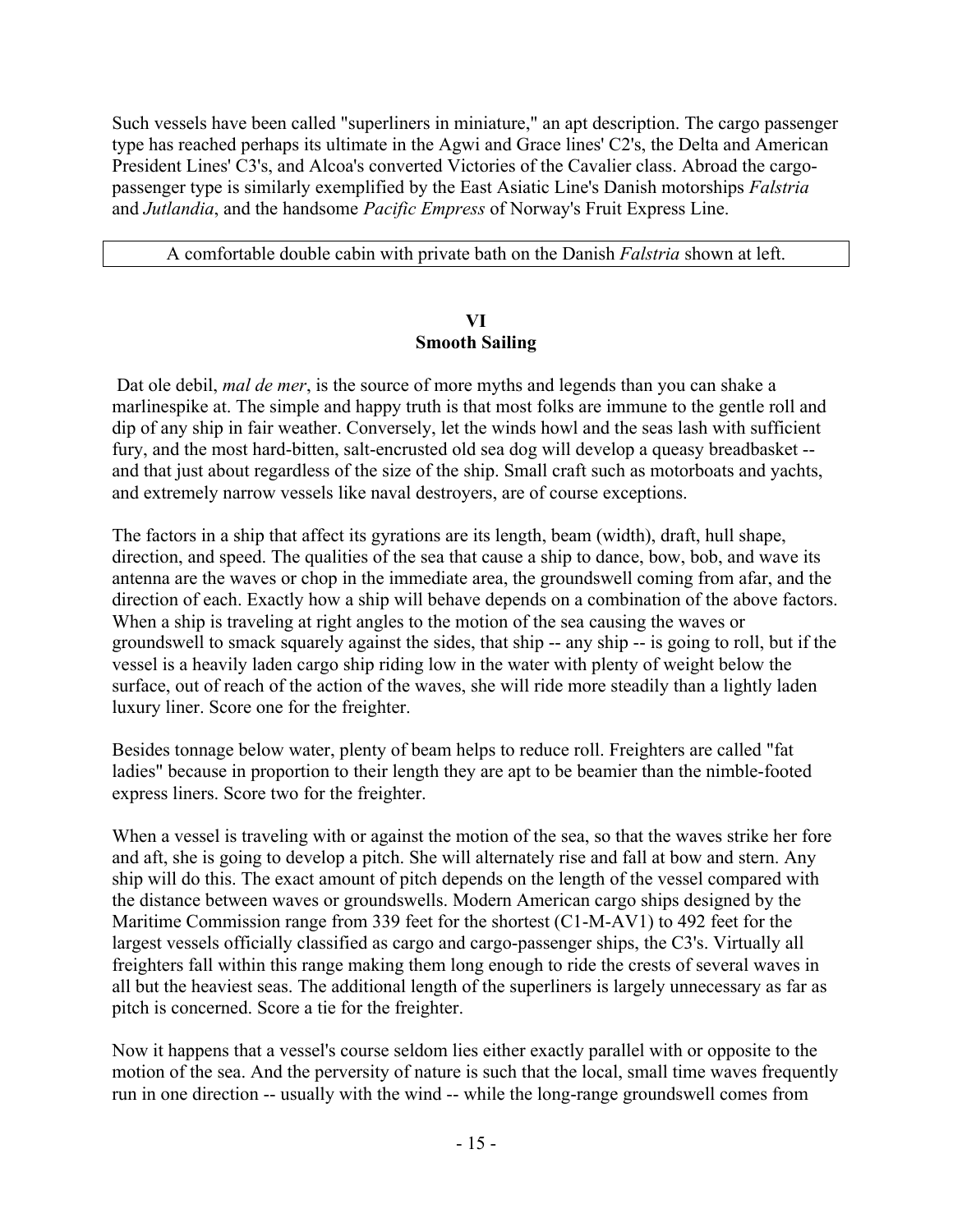another angle. Under either of these conditions the ship naturally develops a movement that is a combination of both pitch and roll, also lovingly called a corkscrew effect. But don't grab the nearest stanchion; again, it won't be serious unless there's a real blow abrewin'.

The speed of the ship, if the vessel is bucking the waves, in effect adds to their force. In different words, a faster ship smacks the waves harder and therefore rolls or pitches more. The modest twelve or fifteen knots of the freighter is not enough to add appreciably to these motions. But the twenty to thirty knot liner would probably have to swallow her dignity and slow down to the speed of the cargo ship. Score three for the freighter.

Many efforts have been made to control or reduce the natural roll and pitch of ships, with some degree of success. Such preventive measures include bilge keels, anti-rolling tanks, the Maierform hull, and gyrostabilizers. Bilge keels are fins extending almost the entire length of the ship at the "sides of the bottom" of the ship. Bilge keels, now all but universal, operate on the simple mechanical principle of adding resistance to the tendency of a ship to roll.

## **Anti-Rolling Tanks**

Anti-rolling tanks are compartments along the sides of a ship near the bottom. The tanks on opposite sides of the ship are connected by pipes and the tanks half-filled with heavy fuel oil. When the ship rolls the oil starts to flow from the tanks on one side of the ship to those on the other, but the oil is sluggish and flows slower than the ship rolls, so that presently the oil is out of balance with the position of the ship. The ship wants to go one way and the oil wants to go the other, with the result that one more or less counter-balances the other, and rolling is retarded somewhat. Such is the principle of the Frahm Anti-Rolling Tanks developed by the Germans and installed on the *Bremen* and *Europa* (now the French *Liberte*), among others.

# **Gyrostabllizers**

Sperry Gyrostabilizers were tested on the old U.S. destroyer *Worden* (DD 16), a 420-ton coal burner built shortly after the Spanish-American War, and on the Great Lakes steamer *Ashtabula*, vintage of 1906. Although the operations were pronounced successful, the treatment has seldom been repeated. Because of its tendency to maintain its axis of rotation despite opposing forces, a gyroscope can be used to greatly reduce the roll of a ship, but the stress and strain thrown on the hull is so great that the cure is apt to be worse than the disease, and gyrostabilizers are rarely found in ships. A few yachts and the 48,000-ton Italian liner *Conte di Savoia* have been exceptions, but even then the stabilizer has not been used to its fullest extent for fear of damage to the ship.

The Danish motorship *Jutlandia* pitches less thanks to her advanced Maierform hull. She is a modern cargo-passenger ship and a near-sister to the S.S. *Falstria*.

## **The Maierform Hull**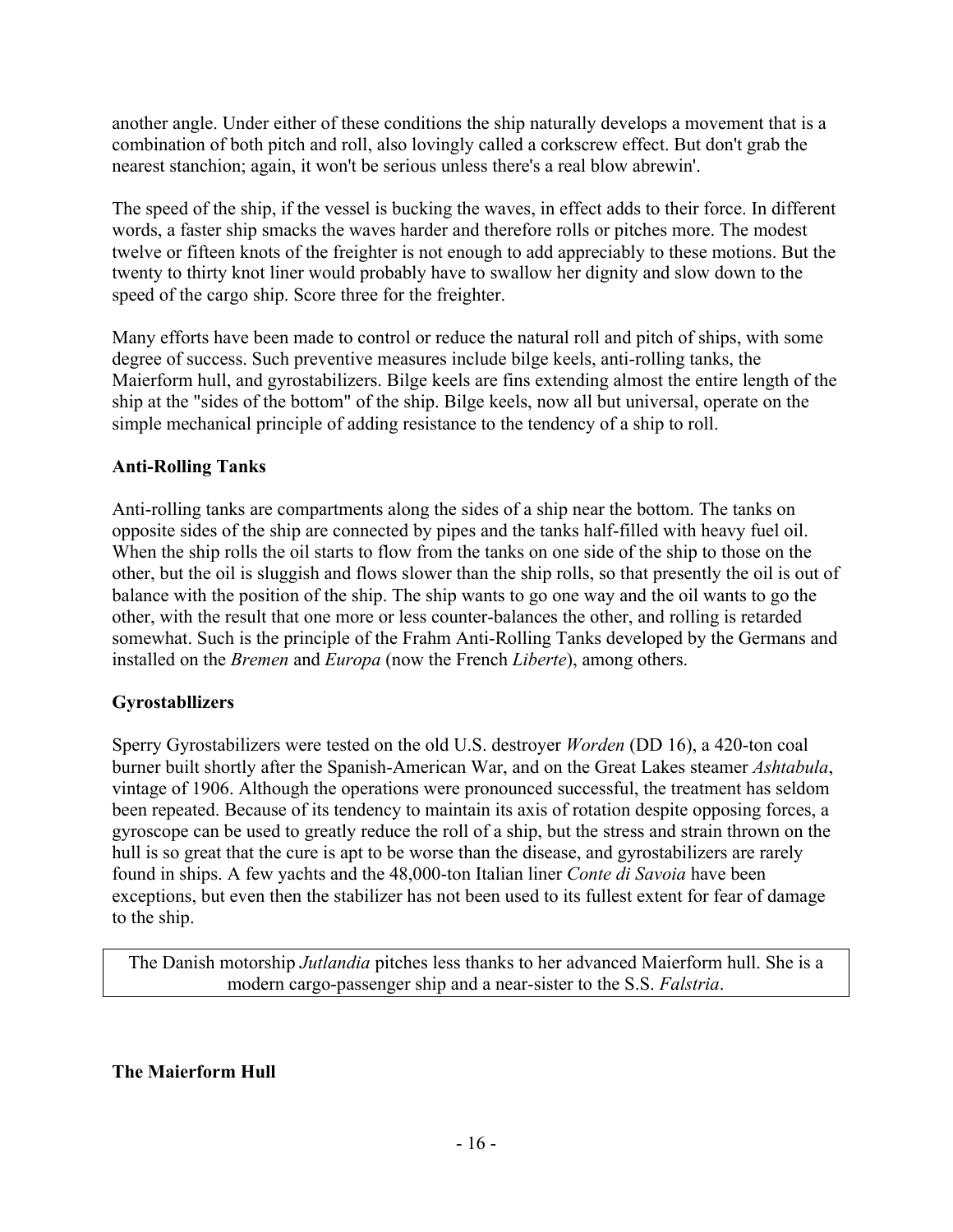The fore and aft movement of a vessel, or pitching, as distinct from the roll, is disturbing to the operation of the ship as well as to the internal comfort of the passengers. pitching causes the screws to rise out of the water at intervals and the engines to race (although engine governors control this to some extent) and the bows to pound the water with a consequent reduction in speed and efficiency. The Maieerform hull and others embodying the same principles of design tend to reduce pitching as well as to smooth the flow of water past a ship in motion, thereby increasing efficiency and speed especially when a sea is running.

A Maierform hull can be recognized by its extreme raking stem, instead of the usual vertical one, and a greatly cut off "forefoot" -- the bottom of the hull slopes up toward the bow. The result is greatly increased buoyancy when the bow dips deeper than normal into the water causing the dip to be reduced to a minimum. Maierform hulls are most frequently found on cargo vessels: score four.

## **Vibration**

While speaking of motion a word about vibration is in order. So long as ships have engines -and propellers -- vibration will probably be with us. Because vibration comes chiefly from the propellers rather than the engines, the shakes and rattles quite often may be limited to the after quarter, the stern of the ship. In cabin class public rooms and quarters amidships vibration is usually non-existent or negligible. But third class accommodations near the stern tell a different story. In the third class dining saloon of the 28-knot *Europa* a knife would not stay put on a plate. On cargo ships all passenger quarters are normally amidships, and vibration is imperceptible.

### **VII Life on the High Seas**

### **Who Goes on a Freighter?**

These days practically everyone travels on a freighter. Convenience, the amazing degree of luxury, and, with all, a measure of economy are responsible for the choice. In words and pictures we have tried to give some idea of the pleasures and comforts experienced aboard modern freighters. Actually, the old bromide, "They must be seen to be appreciated," is exceedingly appropriate here. Even better than seeing is traveling on one. After a single trip at sea most travelers become irrepressible enthusiasts.

A catalogue of the persons you might meet would be a Who's Who of travelers everywhere. Students, artists, young couples, business men, engineers, school teachers, college professors, retired gentlemen, vacationists, and all other members of the traveling fraternity will be found among freighter *habitues*.

Special groups who plan ahead may easily book the accommodations of an entire ship. A party of twelve, for instance, traveling together on a 12-passenger vessel would virtually "own the ship." They could move in just as they might into a completely furnished city apartment, and the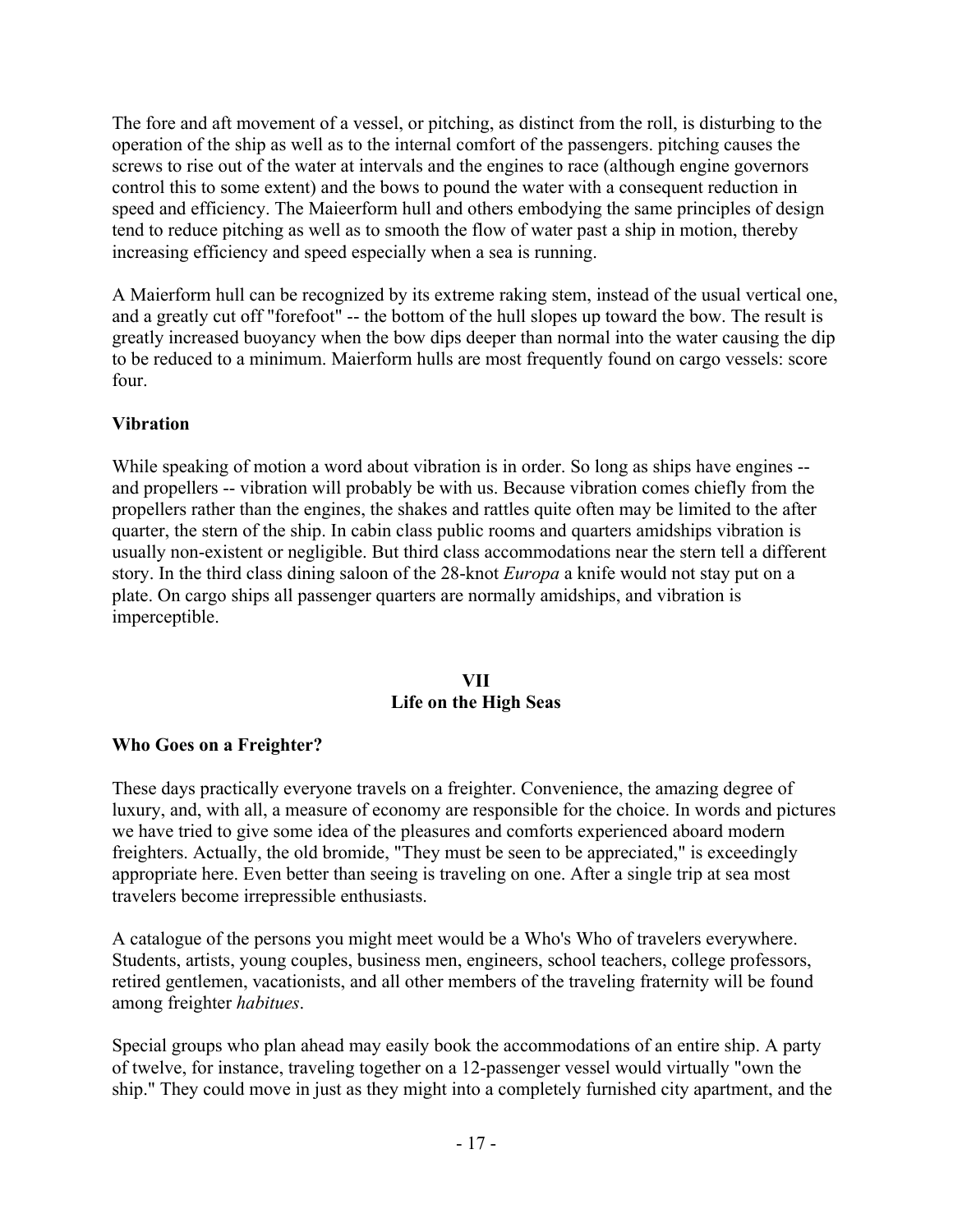ship would be their home for the duration of the voyage or cruise. Don't think this hasn't been done by college groups and others.

## **Never a Dull Moment**

"But what do you do all day on a freighter, besides eat, sleep, and sit in deck chairs'?" someone has asked.

While the above mentioned pastimes have much to be said in their favor, surely the person who asked that question has never traveled on a modern cargo ship.

First, of course, are the games inseparably associated with the sea -- shuffleboard, deck tennis, quoits, deck bowls, medicine ball, and so forth. These games scarcely require explanation except to point out that deck bowls are played with quoits instead of balls, the behavior of which might be erratic on a ship's deck. The equipment for several of these games is almost sure to be on board, as is someone who knows the game if you do not.

A kind of horse racing seldom seen ashore is played on the deck. Six numbered wooden horses are "raced" along a track of fifteen or twenty spaces marked on the deck. If the horses are not available they can easily be cut out of cardboard. In playing, dice are thrown by a crewman or by the players in rotation, and the horses are moved according to the fall of the ivories. The horses are numbered from one to six, so if three and five show on the cubes, horses number three and five move ahead one space. It is customary to sell tickets on the different horses and to bet in this way. Often a steward or sailor stands beside the track and moves the horses as indicated by the dice.

Indoors and evenings cards, chess, checkers, cribbage, and acey-ducey are perennial favorites. Acey-ducey is the famous game played in navy wardrooms. A backgammon board is used, and the play is similar, with acey-ducey added. When you throw an ace and a duce you really hit the jack-pot.

For the serious minded there are reading, sketching, and photography. Subjects for the latter are varied and never-ending aboard ship. Rare indeed is the vessel that does not carry a substantial ship's library. On U.S. freighters you may thank the American Merchant Marine Library Association, of 45 Broadway, New York, and return the favor by sending them some of the books you have read.

Among the more social forms of group entertainment are music, dancing, and, on the cargopassenger vessels, sometimes motion pictures. The latter may be limited to the more deluxe vessels catering to the cruise trades, but there is almost sure to be a radio and phonograph with well-stocked record albums. That great American institution, the bar, needs no explanation.

Tiled swimming pools are usually limited to the more elaborate cargo-passenger ships, but a demountable canvas pool that does very well can be put up on any vessel and usually is unless the ship's course lies in the colder latitudes.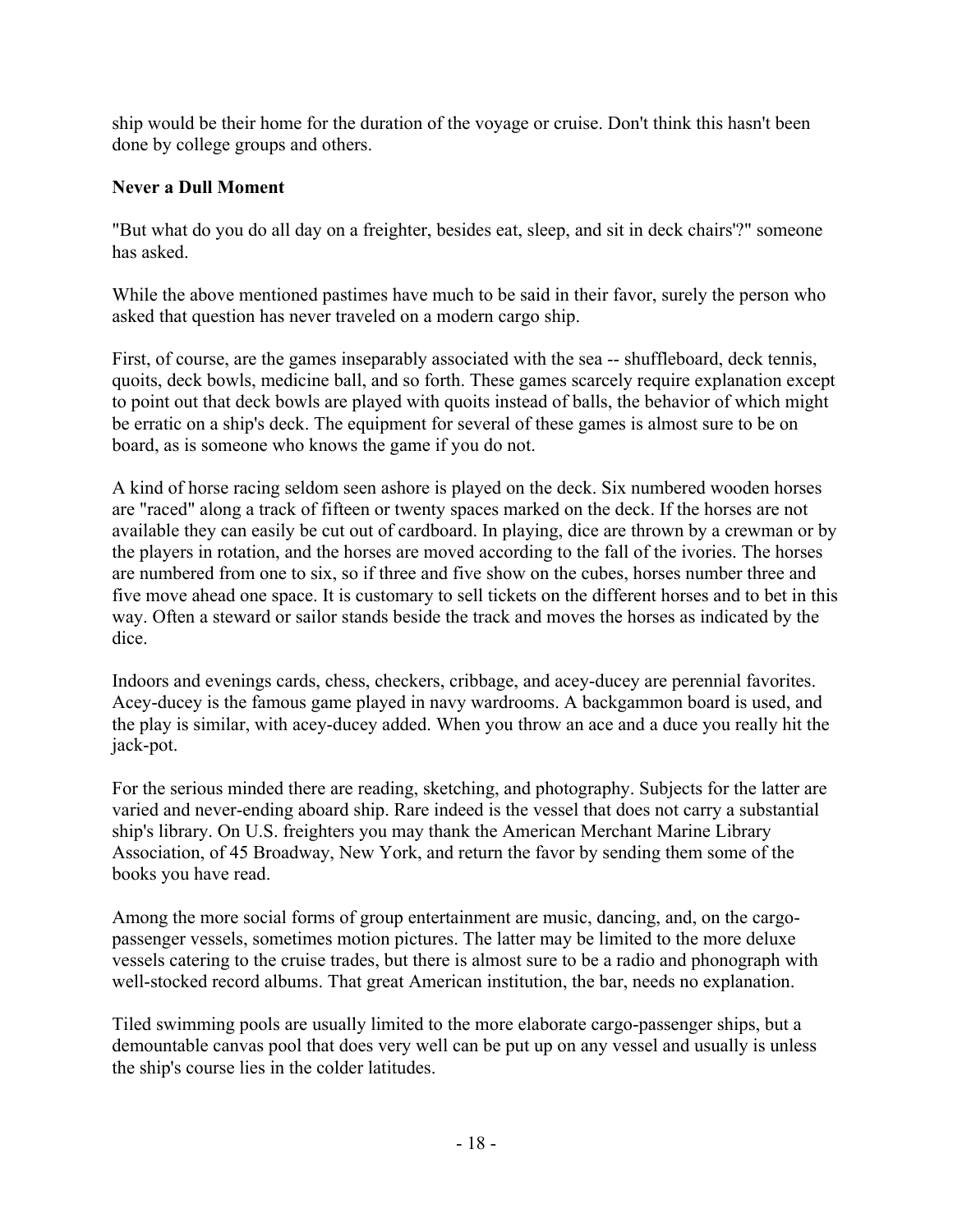Swimming pools bring to mind another form of ship's pool -- a numbers game resembling base ball pools and the kind played in Wall Street. The ship's pool is based on the last figure in the mileage of the ship for a day's run of twenty-four hours. The numbers from zero to nine are placed in a hat. There can be as many tickets for each number as you like. The numbers are drawn and paid for by the players. The person holding the winning number when the mileage for the day's run is posted at noon collects the kitty. The ship's pool is frequently run by a steward, and a portion of the pool may be set aside for a seamen's welfare group. There are several varieties of pools, but the principles are the same.

## **Chow Call**

Pigeon in cream sauce with apples and jelly, oysters naturel, grilled sirloin steak to order, pineapple shortcake, cream de soubise, broiled kippers, mousseline pie, roast Maryland turkey with sage dressing and candied yams! Dishes like these are a far cry from hard-tack, bully beef, and dried beans -- the traditional fare of the seafaring man. But that was before the dawn of refrigeration, frozen foods, and seamen's unions. The above appetizers, entrees, and desserts were chosen at random from the menus of the S.S. *Fleurus*, 1,100 tons; the M.S. *Jutlandia*, 13,000 tons; and the S.S. *Morning Star*, circa 10,000 tons.

On freighters and combination ships you may expect and will receive meals fully as varied as those served on expensive passenger liners. The menu may not be as long as your arm, but it is likely to reach to your elbow. The meals will be well chosen, well cooked, and nicely served. You eat with the officers and receive the same substantial dishes as they. The menu will include many an exotic creation that you never dreamed a freighter could offer. Do not look for the impossible, but do expect an inviting menu and seconds if you dare.

Even the diminutive S.S. *Fleurus*, Canadian cruise and cargo ship of 1,120 tons, serves a 6 course dinner worthy of a transatlantic liner many times her girth.

Here is the menu for September 28, 1948, aboard a 12-passenger freighter of the Waterman Line:

*Breakfast:* chilled orange juice, assorted dry cereals, grilled ham, eggs to order, fried potatoes, hominy grits, hot cakes with syrup, coffee, milk, and tea; *lunch:* pickles, celery, radishes, chicken noodle soup, roast Maryland turkey, sage dressing, baked Virginia ham, cranberry sauce, mashed potatoes, peas and carrots, fried cauliflower, candied yams, apple pie a la mode, coffee, milk, and hot tea; *dinner:* combination salad, grilled sirloin steak to order, veal fricassee, French fried potatoes, string beans, cream corn, asparagus, pineapple shortcake, coffee, and lemonade.

Three squares a day on a cargo passenger ship of the *Aktieselskabet Det Ostasiatiske Compagni*, better known in America as the East Asiatic Line, add up to the following:

*Breakfast:* grapefruit, stewed apricots, stewed prunes, orange juice, grapefruit juice, tomato juice, fresh fruit, corn flakes, puffed rice, all bran, oatmeal, broiled kippers, broiled haddock, grilled ham, grilled bacon, steaks and chops, scrambled eggs, poached eggs, bacon and eggs, ham and eggs, boiled eggs, omelets, assorted bread, rolls, toast, and marmalade, coffee, tea, cocoa, and milk; *lunch* is less exhausting: cream de soubise, Vienna sausages with potato salad,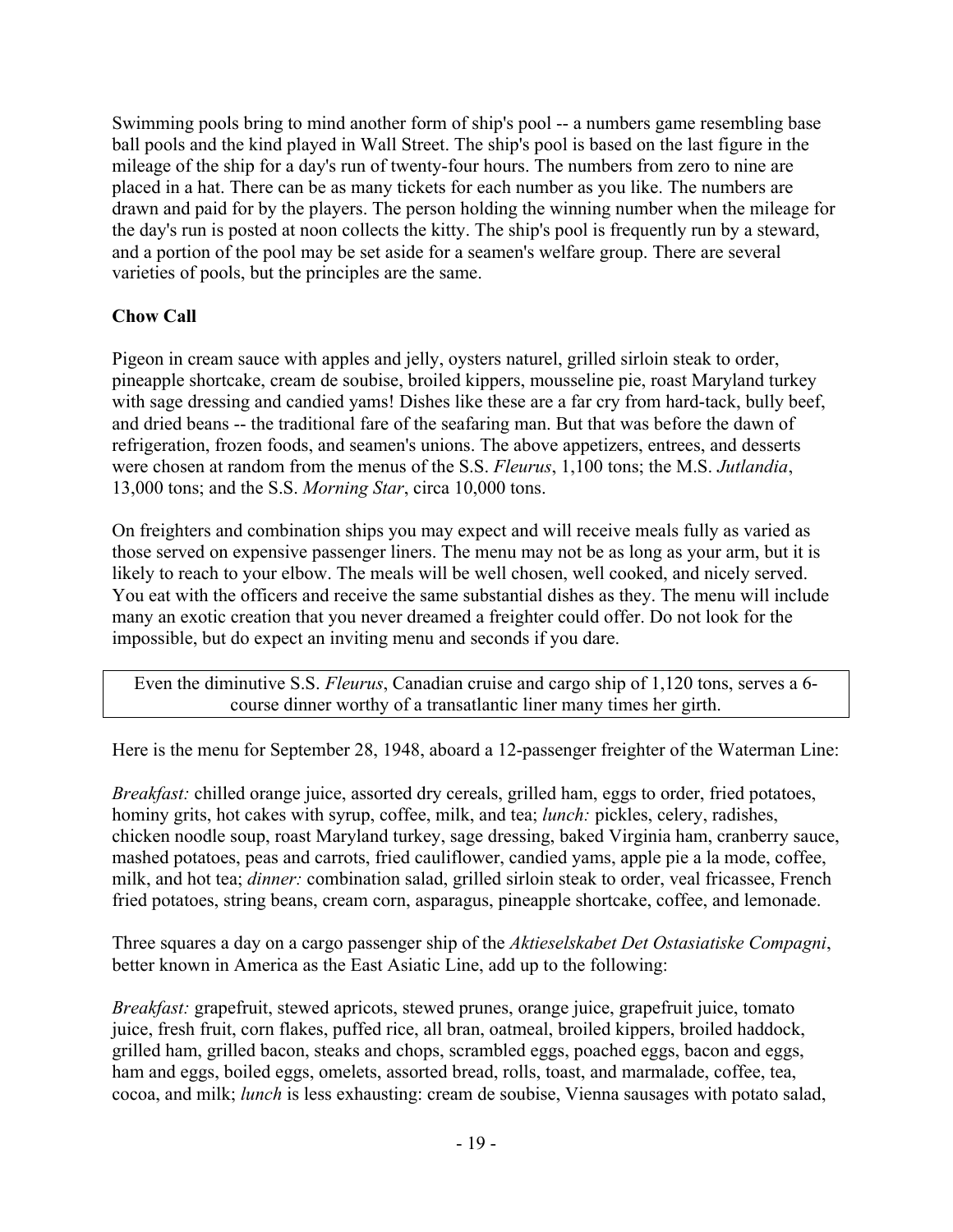Hungarian goulash with mashed potatoes, kidney with bacon, crepinet of veal, sardines a la maison, stuffed green pepper, macaroni, baked beans, and meat, vegetable and fish pie, cold buffet, which, because this is a Danish ship, we will call *Smorgasbord*, as follows -- assorted herrings, sardines, lobster in mayonnaise, toast, crabmeat smoked eel, smoked pork, roast pigeon in cream, boiled ham, roast beef, corned beef, ox tongue, salmon in mayonnaise, assorted sausages, roast pork, roast veal, boiled breast of beef, liver paste, smoked fillet of beef, beef Tartar, herring salad, Waldorf salad, cole slaw, potato salad, Italian salad, and for dessert, cheese and biscuit, cherry and peach pie, and princess and sago pudding, coffee; *dinner:* spinach soup, fillet of flounder a la Orley, roast veal Milanaise, assorted vegetables, pomme de terre assorted, cheese, crackers, olives, apple puree with cream, and coffee. You're not obliged to eat it all, but it's all there if you want it.

## **Fashion Note**

Informality is the rule on freighter voyages, making it no problem at all to decide what clothes to take along. Sports clothes are the answer.

Northern and southern climates both require plenty of warm things; the tropics also demand light, cool attire.

Men need a sweater, slacks, polo-shirts (preferably dark), a trench coat or topcoat, play shorts, and bathing suit. These will do on the ship. For shore visits, white flannels are good in summer when hitting the night spots; linens suggest themselves for the tropics. Evening dress will come in handy if your ship is a cargo-passenger liner and for possible excursions ashore.

On shipboard women need slack suits, sport pajamas, and playsuits for lounging on deck. The convertible shirt-over-shorts with jacket-over-halter top is good. Sports clothes consisting of sweaters and skirts for cool weather and cotton dresses for warm, bandannas or ribbons to keep hair in place, a topcoat, and bathing suit. An evening dress and accessories are good for shore trips and the finer cargo-passenger ships. Even if you prefer nightgowns, take pajamas. you'll find them convenient for strolling on deck at night, for watching your ship pull into harbor in the early morning hours, or for getting up and peering through the night when something worthwhile is going on.

Both men and women will find sun-glasses a great asset, particularly in southern ports. A camera is almost a necessity, and binoculars are often a great delight. if you're handy with a harmonica, ukelele, or guitar it could be a welcome accessory on moonlit nights.

Don't forget rubbers -- nothing's better when you stand on the captain's bridge defying the rain and watching the spray blowing over the ship, or while wandering around the decks after a refreshing downpour. For other times rubber-soled sports shoes may be recommended for men and women, alike.

There is no need to carry along a movie star's wardrobe, yet there will be no reason to skimp. Once aboard your ship you'll not be living out of a suitcase. With drawers and wardrobe space aplenty, you'll be able to unpack, stow your gear, and live as if you were in an apartment or a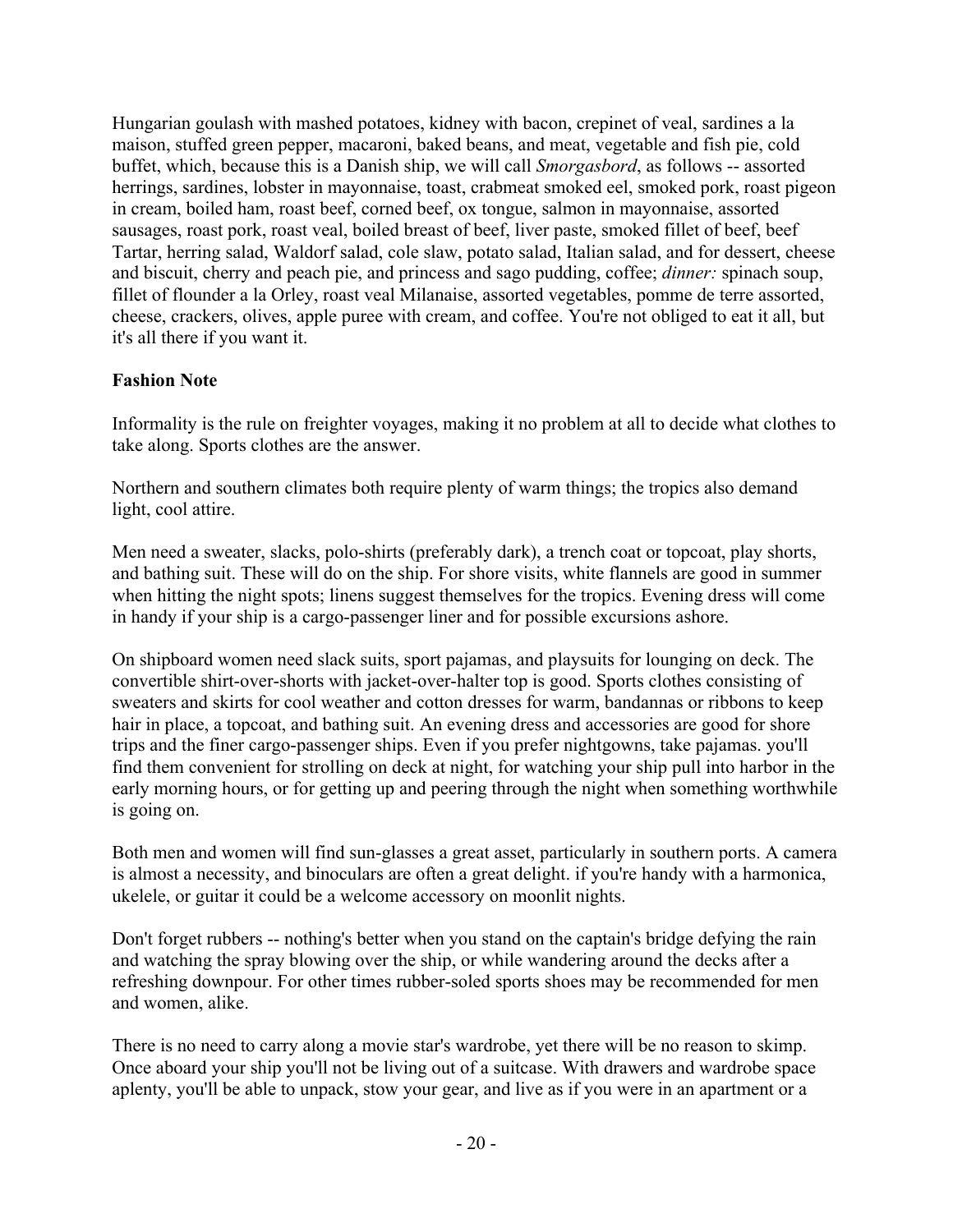hotel suite.

One of the most important rooms on any ship is the dining room. This combination dining room and lounge serves passengers of the S.S. *Mormacgulf*, a C2 cargo ship.

## **VIII Ship's Business**

One of the greatest delights of travel by cargo ship is the informality, even intimacy, that exists between passengers and the ship's complement. The officers are approachable. You need not wait for an invitation to speak to them. They appreciate it when a passenger shows an interest in what they are doing and will be happy to explain it and to show you different parts of the ship.

The complement of a typical cargo ship carrying twelve passengers will probably include the following:

| <b>Deck Department</b>       | <b>Engine Department</b>                                         | <b>Stewards Department</b> |  |  |
|------------------------------|------------------------------------------------------------------|----------------------------|--|--|
| Captain                      | Chief Engineer                                                   | <b>Chief Steward</b>       |  |  |
| 1st Mate                     | 1st Asst. Engineer                                               | Chief Cook                 |  |  |
| 2nd Mate                     | 2nd Asst. Engineer                                               | 2nd Cook & Baker           |  |  |
| 3rd Mate                     | 3rd Asst. Engineer                                               | Asst. Cook                 |  |  |
| Jr. 3rd Mate                 | Jr. 3rd Asst. Engineer                                           | Messmen $(9)$              |  |  |
| Cadet                        | Jr. Engineers (3)                                                |                            |  |  |
| Radio operator               | Cadet                                                            |                            |  |  |
| Purser-Pharmacist            | Electricians (2)                                                 |                            |  |  |
| Boatswain                    | Oilers $(3)$                                                     |                            |  |  |
| Carpenter                    | Firemen (3)                                                      |                            |  |  |
| Maintenance Men              | Wipers $(3)$                                                     |                            |  |  |
| Seamen, A.B. $(6)$           | (Note: Cadets are student officers attending a maritime academy; |                            |  |  |
| Seamen, O.S. $(3)$           | A.B. means Able Bodied Seamen, hence the term, "A.B.'s";         |                            |  |  |
| O.S. means ordinary Seamen.) |                                                                  |                            |  |  |

The captain, of course, although nominally a member of the deck is complete master of the ship at all times. At sea his word is law to both crew members and passengers. All other members of the complement are organized as shown in the table above, and are responsible to their First Mate (often called First officer or Chief officer or Chief), who in turn, is responsible solely to the Captain. The deck department has charge of navigation and cargo stowage, and all related equipment; the engine department takes care of the engine and fire rooms; while the stewards department is responsible for the galley (ship's kitchen), dining rooms, and living spaces of officers, passengers, and crew.

Tradition, custom, and the necessity for a good organization have assigned specific duties and working hours to the officers. Thus, third mates and third assistant engineers usually stand the eight to twelve watch, morning and night; second mates and second assistant engineers take the lonesome hours of twelve to four in the morning and again in the heat of the afternoon; first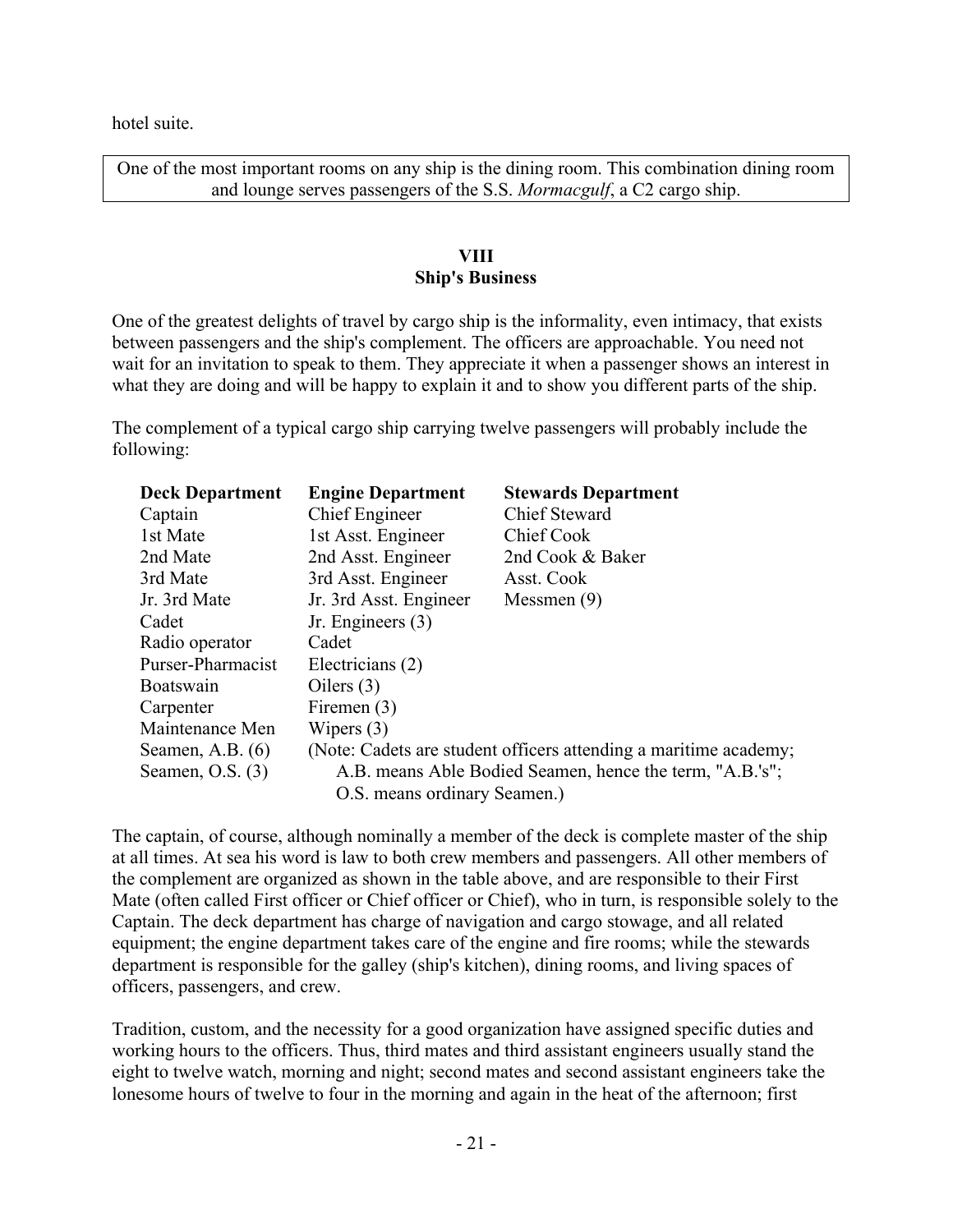mates and first assistant engineers have the four to eight watch twice daily. The Captain and Chief Engineer are not assigned regular watches, but it is not unusual for them to be on the bridge or in the engine room for hours or days on end should an emergency of any kind arise.

The radar console of Isbrandtsen Lines' S.S. *Flying Clipper*. Many freighters are already equipped with this great aid to navigation that can "see" through fog.

The ship is steered by the helmsman who follows a course given him by the officer on watch. The course is stated in degrees. It might be simply "Course zero-six-zero." The romantic designations of the old fashioned magnetic compass are no longer used. "Northeast by east, onequarter east" might sound saltier to a landlubber, but it's too cumbersome and not accurate enough for modern navigation. Due north is 360 or "0," east is "090, " south is "180, " and west is "270," and so forth. Generally the helmsman keeps the ship on course by watching the compass. He may or may not have a clear view of the sea. It is the duty of lookouts and the officers to warn of obstacles or other vessels and to tell the helmsman when to change course.

Each day during the morning, if the sun is shining and the ship is under way, you may see one of the deck officers, or several of them, on the wing of the bridge "shooting the sun." By means of a sextant he is determining the altitude of the sun in degrees above the horizon. From this figure, mathematic tables, and a series of calculations the latitude and longitude of the ship and the distance she has covered are learned. But what if the sun doesn't shine? Well, there may be star sights at night, and failing those, the officers of a modern vessel may fix her position by dead reckoning, by radio direction finder (RDF) or by loran. Dead reckoning is an estimate of the vessel's position based on her speed, the time she has traveled, ocean currents, the wind, and other forces. A "fix" by radio direction finder is a determination of the vessel's position in relation to certain radio stations ashore whose positions are known. Loran is a still more modern way to accomplish the same result. Both RDF and loran are limited to certain areas of radio coverage.

Today nearly all freighters are equipped with a radio direction finder, and many have loran and radar -- the radio beam that sees through fog.

### **IX Facts about Ships and the Sea**

## **How Big Is a Ship?**

You may hear someone say that the S.S. *African Star* is 465 feet long, another person declare that she is 492 feet long, and later read, yourself, that she is 469 feet long. This disagreement would not be a matter of inaccuracy on somebody's part; all three figures might be correct. They would simply be figures for the different "kinds of length" used for ships. The longest figure would be "length over all," or maximum length, and the other two figures would be the "length between perpendiculars" (length from the forward perpendicular to the aft perpendicular) and the measurement of the ship at its waterline when loaded, respectively.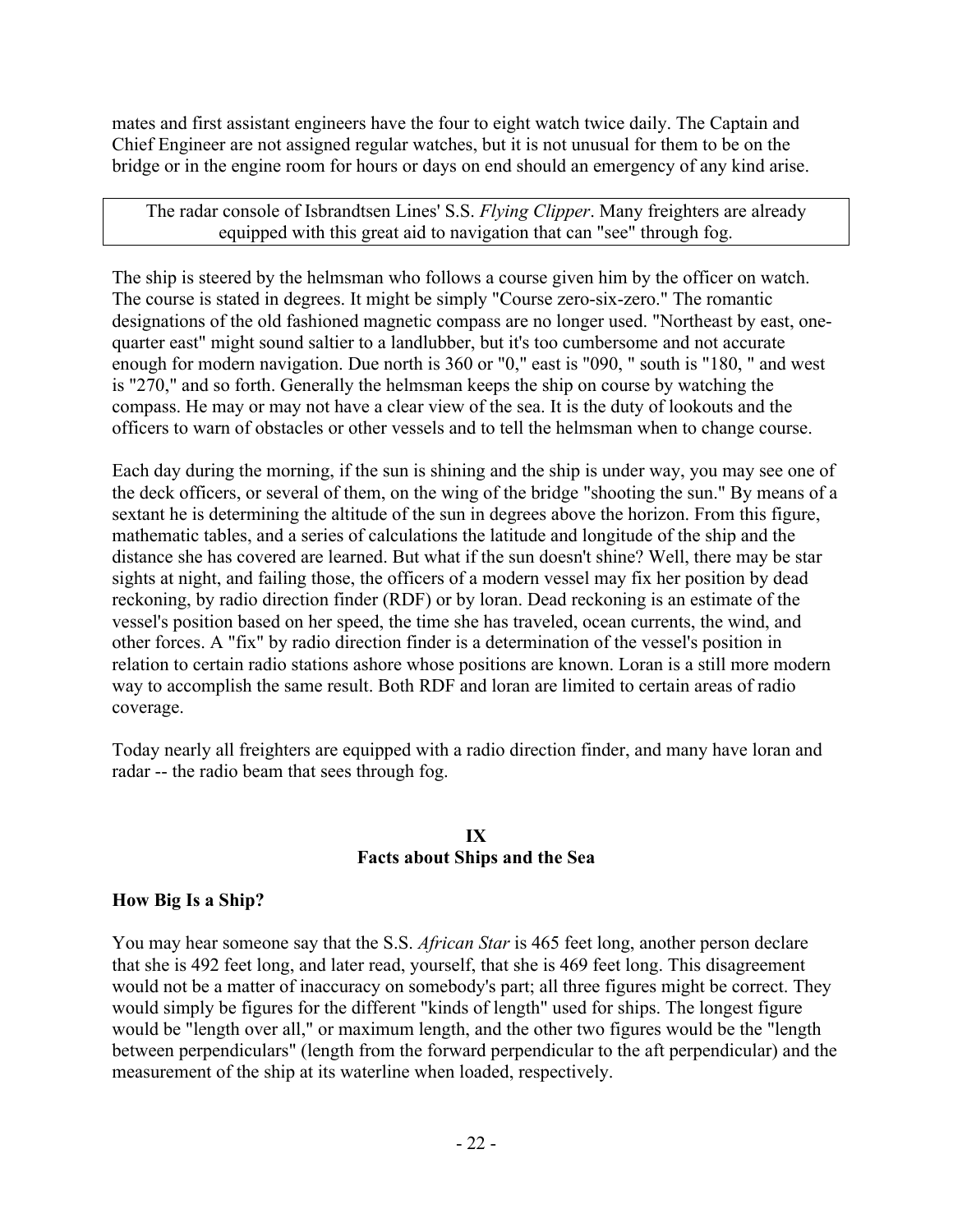The size of a vessel is also expressed in tons, but there are about nine different kinds of tonnage. Displacement tonnage is the actual weight of the vessel, the amount of water displaced, but there is "standard light displacement," used chiefly for naval vessels, "builder's light displacement" referring to a more or less empty vessel, and "full load displacement" which includes cargo, passengers, stores, fuel, water and so forth. The tonnage figure perhaps most often quoted for passenger ships is "gross tons." It means not tons at all but is a measurement of the entire enclosed space within a ship expressed in "tons" of 100 cubic feet each, after subtracting certain spaces. "Net tonnage" is figured the same as gross tonnage but with certain additional spaces such as crews quarters deducted. "Registered tonnage" may be either "gross registered tonnage" or "net registered tonnage." "Deadweight tonnage" is the carrying capacity of a ship in long tons -- 2,240 pounds. "Cargo deadweight tonnage" is the number of tons remaining after deducting fuel, water, stores, and certain other items.

### **Wind Velocities**

| Gentle breeze 16 miles per hour   |  |
|-----------------------------------|--|
| Moderate breeze 20 miles per hour |  |
| Fresh breeze 25 miles per hour    |  |
|                                   |  |
| Moderate gale  35 miles per hour  |  |
|                                   |  |
|                                   |  |
|                                   |  |
|                                   |  |
|                                   |  |
|                                   |  |

Front bridge wing, crow's nest, or the bow, the look-out casts a sharp eye.

**HEIGHT OF SEA** 

### **Scale of Sea Turbulence**

|       |                             | <b>Height</b> of Sea |
|-------|-----------------------------|----------------------|
| Scale | <b>Description</b>          | (trough to crest)    |
| 0     |                             |                      |
|       |                             |                      |
| 2     |                             |                      |
| 3     |                             |                      |
| 4     |                             |                      |
| 5     | Rather rough sea5 to 8 feet |                      |
| 6     |                             |                      |
| 7     |                             |                      |
| 8     |                             |                      |
| 9     |                             |                      |
|       |                             |                      |